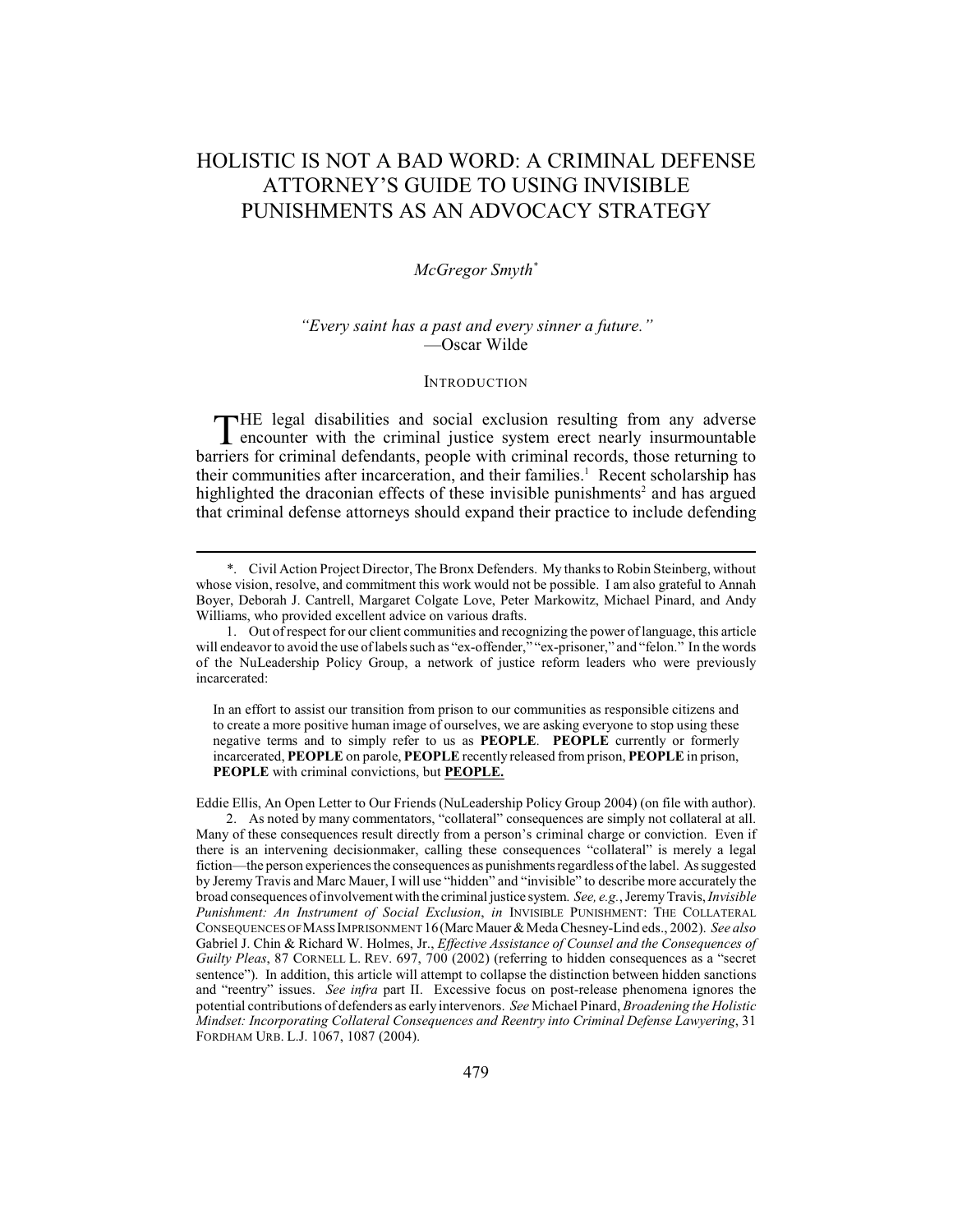against these hidden consequences.<sup>3</sup> However, few of these articles have explored the practical difficulties of taking account of hidden sanctions in defense work, or how new advocacy strategies based on these sanctions may actually benefit the defense. From a defense attorney's perspective, particularly one who represents indigent clients, an expanded vision of advocacy is both exciting and extremely daunting.

Any approach to true reform must accept the fundamental truth that criminal justice practitioners have a difficult job. Public defenders and others who represent indigent people charged with crimes operate under crushing caseloads and within unsympathetic court systems.<sup>4</sup> To be viable, a practice model must work within this context and cannot mandate unreasonable duties.

When considering the complex web of invisible punishments in the aggregate, the task of incorporating them into daily defense practice appears overwhelming. But I consult with defenders every day, and I can assure practitioners of two things: (1) a number of practical tips can make a world of difference for many clients—especially if you routinize them—and can actually result in improved criminal dispositions; and (2) even if you cannot avoid a hidden consequence, your client cannot make an informed choice unless you explain it.

This article provides a roadmap for incorporating invisible punishments into criminal defense practice. First, part I outlines the broader context of client need that demands an altered defense role. Part II discusses one attempt at a coordinated approach—the new ABA *Criminal Justice Standards on Collateral Sanctions and Discretionary Disqualification of Convicted Persons* (the Standards)—and examines its contributions and limitations in supporting this altered role. Part III lays out in detail how defense attorneys can use knowledge of hidden sanctions to obtain better outcomes in criminal cases and improve their advocacy. Part IV describes strategies for defenders to gain the requisite knowledge of invisible punishments through existing resources and collaborations.

#### I. THE REAL REPEAT OFFENDERS—POVERTY & DESPAIR

# *Two-thirds of those released from state prisons will be rearrested within three years. One-half will be convicted of a new crime*. 5

There is little question why the above is true. We know from experience that if formerly incarcerated persons cannot find work, shelter, or help, they are much more likely to be caught in a recurring cycle of crime.<sup>6</sup>

<sup>3.</sup> *See, e.g.*, Pinard, *supra* note 2, at 1081; Anthony C. Thompson, *Navigating the Hidden Obstacles to Ex-Offender Reentry*, 45 B.C. L. REV. 255, 255 (2004).

<sup>4.</sup> *See, e.g.*, Pinard, *supra* note 2, at 1089; Thompson, *supra* note 3, at 255.

<sup>5.</sup> *See* PATRICK A. LANGAN & DAVID J. LEVIN, U.S. DEP'T OF JUSTICE, PUB. NO. NCJ 193427, RECIDIVISM OF PRISONERS RELEASED IN 1994, at 1 (2002), *available at* http://www.ojp.usdoj.gov/bjs/ pub/pdf/rpr94.pdf.

<sup>6.</sup> *See, e.g.*, *id.*; JEREMY TRAVIS ET AL.,URBAN INST.,FROM PRISON TO HOME:THE DIMENSIONS AND CONSEQUENCES OF PRISONER REENTRY (June 2001), *available at* http://www.urban.org/pdfs/from\_prison\_to\_home.pdf.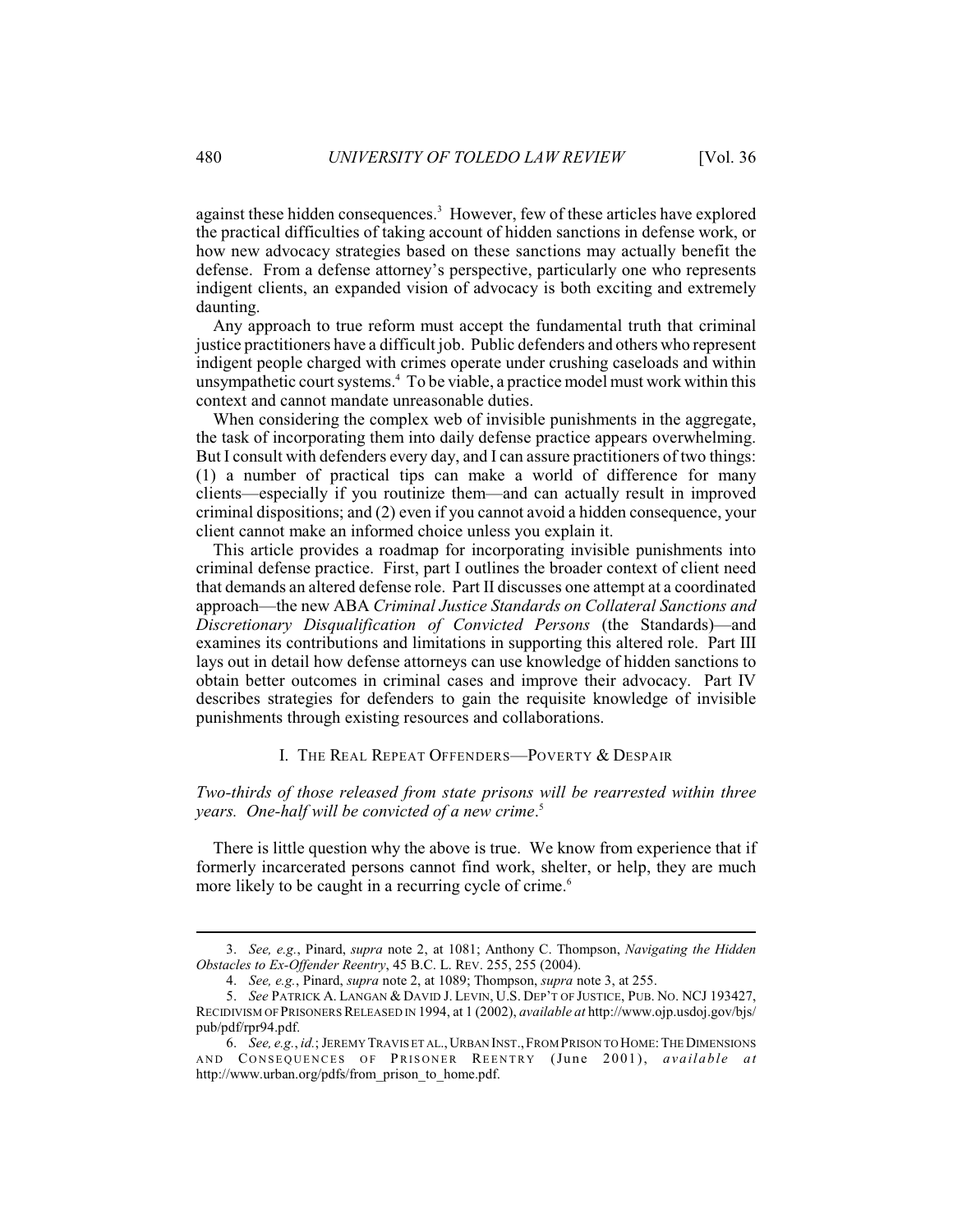This cycle of crime is perpetuated in significant part by the collateral damage inflicted by the criminal justice system. First, most people cycle through the criminal justice system as a result of deep and interrelated social problems that existing social services have failed to address, such as homelessness, addiction, unemployment, or mental illness.<sup>7</sup> Second, the ensuing arrest, criminal charge, or conviction can result in significant legal and practical disabilities that only exacerbate the social problems that often contribute to offender behavior.<sup>8</sup>

From arrest to reentry into the community, a web of sanctions haunts defendants and their families.<sup>9</sup> An arrest and criminal charge alone can have a devastating impact. For example, a person charged with a crime must appear regularly in court, and the resulting days of missed work frequently cause the loss of a hard-earned job.<sup>10</sup> Poorer defendants are disproportionately affected by this phenomenon, as they are more likely to have jobs without vacation benefits, flexibility, or labor protections.<sup>11</sup> In addition, a significant number of jobs require public licensing, and these licenses are frequently suspended at the moment of arrest.<sup>12</sup> New York alone has over 100 licensing regimes for a variety of occupations, from barber and security guard to cosmetologist and nurse.<sup>13</sup> The increased automatic dissemination of arrest data to these licensing regimes is making license suspensions the rule rather than the exception. Similarly, an arrest often triggers termination proceedings in publicly subsidized or private housing, without regard to the eventual criminal disposition.<sup>14</sup> To provide some context, in New York State, more than one in three people arrested are never convicted of any crime or offense,<sup>15</sup> but they still suffer drastic consequences from their arrest alone.

Conviction can lead to immediate eviction, deportation, termination of employment, or loss of benefits:

13. *See id.*

14. *See, e.g.*, 24 C.F.R. § 966.4(l)5(iii)(A) (2004) (stating that in conventional public housing, a PHA may terminate assistance "regardless of whether the covered person has been arrested or convicted for such activity and without satisfying the standard of proof used for a criminal conviction"); 24 C.F.R. § 982.553(c) (2004) (analogous provision for Section 8 voucher).

15. In 2002, only 62.1% of all arrests resulted in a conviction for any offense. *See* New York State Division of Criminal Justice Services, *Criminal Justice Indicators New York State: 1998-2002*, *at* http://criminaljustice.state.ny.us/crimnet/ojsa/areastat/areast.htm (last visited Nov. 4, 2004). In New York City, only 57.4% of arrests resulted in convictions. These numbers reveal a significant error rate by police and prosecutors. *Id*.

<sup>7.</sup> *See, e.g.*, McGregor Smyth, *Bridging the Gap: A Practical Guide to Civil-Defender Collaboration*, 37 CLEARINGHOUSE REV., May-June 2003, at 56, 56, *available at* http://www.nlada.org/DMS/Documents/1058455948.26/Bridging%20the%20Gap.pdf.

<sup>8.</sup> *Id*. at 57. One hopes that a broader recognition that these disabilities are not only draconian and disproportionate, but also actually foster recidivism rather than acting as disincentives to crime, will lead to a large-scale reassessment and repeal of these sanctions.

<sup>9.</sup> *See generally* MCGREGOR SMYTH, THE BRONX DEFENDERS, THE CONSEQUENCES OF CRIMINAL PROCEEDINGS IN NEW YORK STATE: A GUIDE FOR CRIMINAL DEFENSE ATTORNEYS AND OTHER ADVOCATES FOR PERSONS WITH CRIMINAL RECORDS (Mar. 2005) [hereinafter SMYTH, CONSEQUENCES] (discussing the civil consequences of a criminal proceeding in New York), *available at* http://www.nlada.org/DMS/Documents/1110924022.69/Consequences%20of%20Criminal%20Pr oceedings\_Mar05.pdf.

<sup>10.</sup> *See* Smyth, *Bridging the Gap, supra* note 7, at 57.

<sup>11.</sup> *See id*.

<sup>12.</sup> SMYTH, CONSEQUENCES, *supra* note 9, at 5.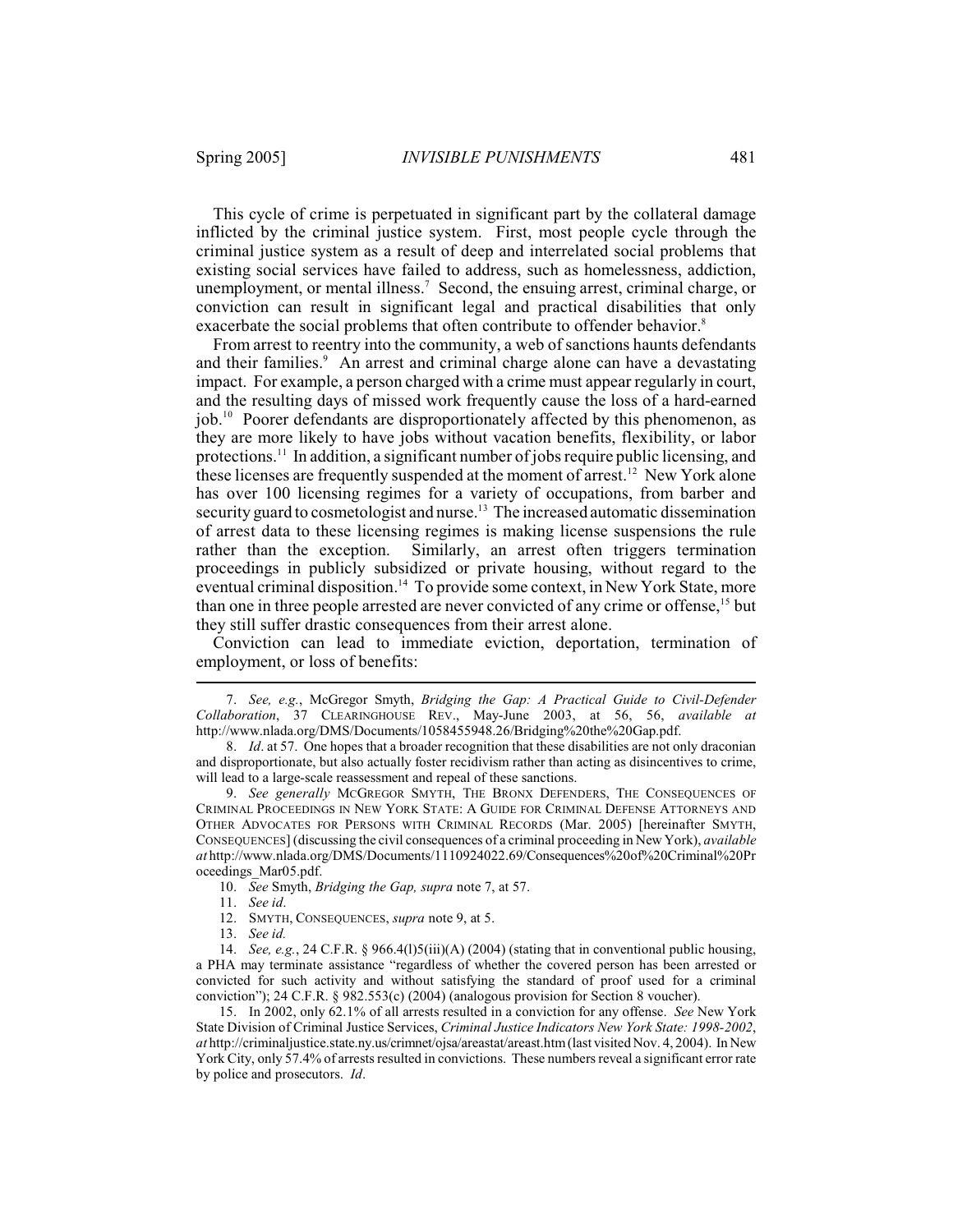- < A plea to disorderly conduct, defined by New York law as a non-criminal offense, makes a person presumptively ineligible for New York City public housing for two years.<sup>16</sup>
- $\blacktriangleright$  Two convictions for turnstile jumping can lead to deportation of a lawful permanent resident.<sup>17</sup>
- < A conviction for any crime bars a person from being a barber, boxer, or bingo operator.<sup>18</sup>
- < Conviction of simple possession of a marijuana cigarette makes a person ineligible for federal student loans for a year.<sup>19</sup>

These hidden sanctions can have a more severe impact on the arrested or convicted, their children, and their families than the immediate criminal sentence.<sup>20</sup> People with criminal convictions are even restricted from participation in the most fundamental processes of our democratic system.<sup>21</sup> When given an informed choice, many clients will opt for longer terms of imprisonment rather than face deportation and separation from their families or the eviction of their entire family from their home. $22$ 

18. N.Y. GEN. BUS. LAW § 441 (McKinney 1996); N.Y. UNCONSOL. LAW ch. 7, § 17(b) (McKinney 2002); N.Y. EXEC. LAW § 435(2)(c)(1) (McKinney 1996).

19. N.Y. PENAL LAW § 221.05 (McKinney 2000); 20 U.S.C. § 1091(r)(1) (2000).

<sup>16.</sup> *See* N.Y. CRIM. PROC. LAW § 240.20 (McKinney 2002) (defining disorderly conduct); N.Y. PENAL LAW § 10.00(6) (McKinney 2004) (defining crime as misdemeanor or felony); N.Y. CRIM. PROC. § 1.20(39) (McKinney 2003) (defining petty offense as violation); New York City Housing Authority Applications Manual, "Standards for Admission: Conviction Factors and End of Ineligibility Periods—Public Housing Program" Ex. F. The Supreme Court's decision in *Dep't of Housing & Urban Dev. v. Rucker*, 535 U.S. 125, 136 (2002), permits public housing authorities to evict entire families for criminal activity even if the tenant did not know of, could not foresee, or could not control the behavior of other occupants or guests. As Michael Barbosa notes, exclusion from low-income housing can be the equivalent to a sentence of homelessness. *See* Michael Barbosa, *Lawyering at the Margins*, 11 AM. U. J. GENDER SOC. POL'Y & L. 135, 139 (2002).

<sup>17.</sup> Immigration and Naturalization Act (INA), § 237(a)(2)(A)(ii), 8 U.S.C. § 1227(a)(2)(A)(ii) (1997). *See also* Nina Bernstein, *When a MetroCard Led Far Out of Town*, N.Y. TIMES, Oct. 11, 2004, at B1.

<sup>20.</sup> Nkechi Taifa gives a powerful narrative description of the full range of invisible punishments for a person convicted of a drug felony through the lens of a fictional character named Charmaine in *Roadblocked Re-Entry: The Prison After Imprisonment*, NAT'L BAR ASS'N MAG., May/June 2004, at 20, 20-23.

<sup>21.</sup> For example, felony convictions as a rule result in at least a temporary loss of the right to vote and serve on a jury. *See, e.g.*, N.Y. ELEC.LAW §§ 5-106(2)-(5) (McKinney 1998) (voting); N.Y. JUD. CT. ACTS LAW § 510(3) (McKinney 2003) (jury service); 28 U.S.C. § 1865(b)(5) (2003) (federal jury service); THE SENTENCING PROJECT, FELONY DISENFRANCHISEMENT LAWS IN THE UNITED STATES 1-2, *available at* http://www.sentencingproject.org/pdfs/1046.pdf; Cynthia Works, *Reentry—The Tie That Binds Civil Legal Aid Attorneys and Public Defenders*, 37 CLEARINGHOUSE REV. (J. POVERTY L. & POL'Y), Sept-Oct 2003, at 328, 335, *available at* http://www.nlada.org/DMS/Documents/1066401170. 22/Cynthia%20Works%20Article%20from%20Clearninghouse%20Review.pdf; Thompson,*supra* note 3, at 282.

<sup>22.</sup> This information is based on a review of case data from The Bronx Defenders. Professors Jack Chin and Richard Holmes note, "[I]n cases like these, traditional sanctions such as fine or imprisonment are comparatively insignificant. The real work of the conviction is performed by the collateral consequences." Chin & Holmes, *supra* note 2, at 700.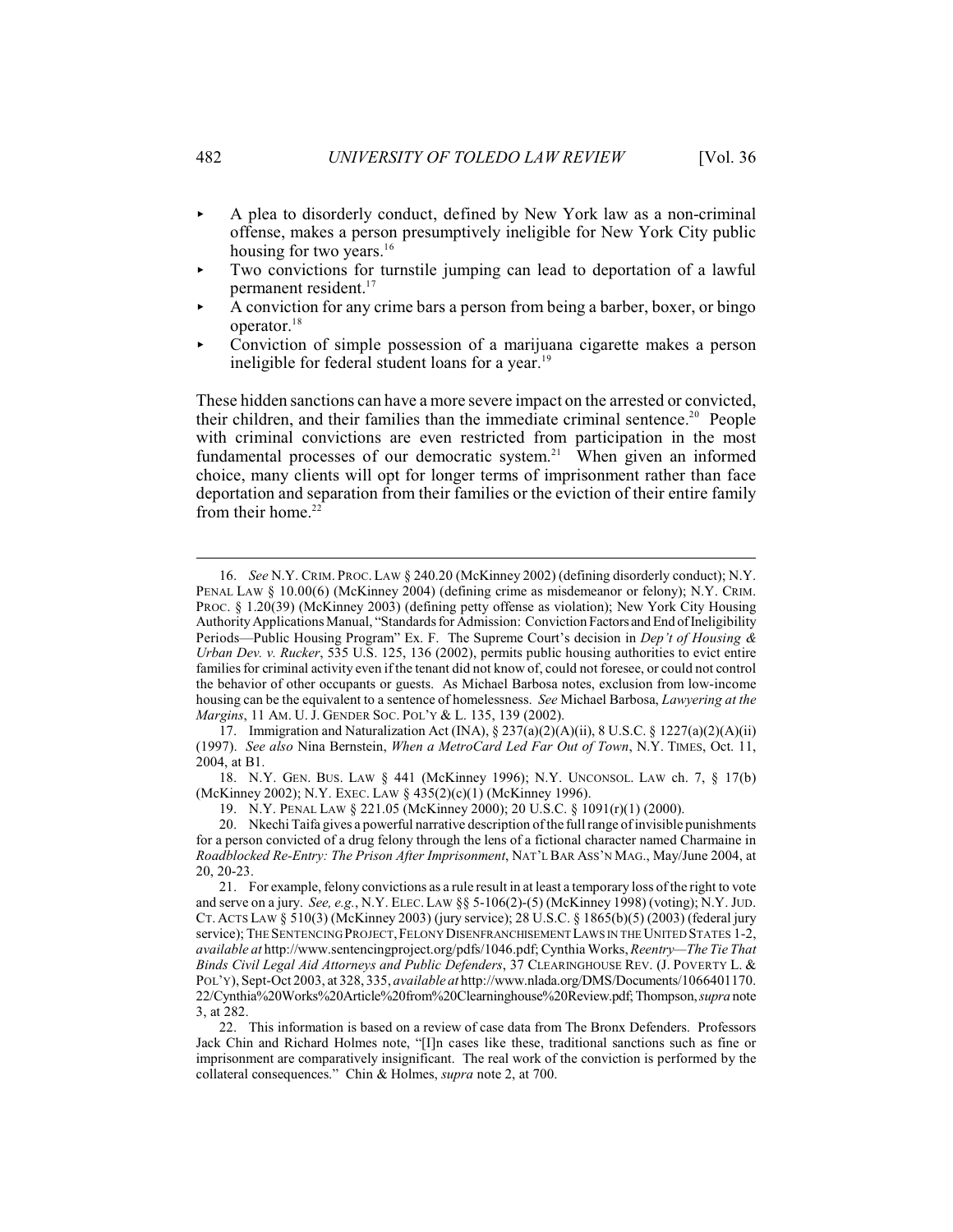Incarcerated persons face an array of legal, economic, and social hurdles when they are released from incarceration and try to reenter their communities. More than 600,000 people have been released from the nation's prisons every year since 1998<sup>23</sup> Almost eleven million were released into the community from county and local jails in 1998 alone.<sup>24</sup> Many of the hardships faced by this population stem from the legal disabilities resulting from their convictions and other factors resulting from incarceration.<sup>25</sup> Moreover, these hidden sanctions are imposed on a population subject to disproportionate public health vulnerabilities than the general population, including higher rates of childhood abuse, homelessness, HIV infection and other infectious or chronic diseases, drug or alcohol abuse, mental illness, and physical or sexual abuse.<sup>26</sup> Persons leaving prison or jail are released into the same service-deficient environment after receiving inadequate or no rehabilitation or training while incarcerated, and they now have a new gift from the system—the scarlet letter "C" of a criminal conviction.<sup>27</sup>

#### *A. Invisible Punishments in Context*

One must appreciate the context in which these invisible punishments are imposed, namely, the deep inequities of the current criminal justice system. First, many people going through the system never should have been there in the first place. Recent criminal justice policy has created a class of "criminals" through "quality-of-life" or order-maintenance policing that criminalizes petty social ills, such as public urination and public drinking.<sup>28</sup> People in targeted neighborhoods—

<sup>23.</sup> THE SENTENCING PROJECT, PRISONERS RE-ENTERING THE COMMUNITY 1, *available at* http://www.sentencingproject.org/pdfs/1036.pdf.

<sup>24.</sup> 1 NAT'L COMM'N ON CORR.HEALTH CARE,THE HEALTH STATUS OF SOON-TO-BE-RELEASED INMATES ix (2002), *available at* http://www.ncchc.org/stbr/Volume1/Health%20Status%20(vol%201). pdf. *See also* LAUREN E. GLAZE & SERI PALLA, U.S. DEP'T OF JUSTICE, PUB. NO. NCJ 205336, PROBATION AND PAROLE IN THE UNITED STATES, 2003 at 3 (2004) (reporting that over two million people entered probation), *available at* http://www.ojp.usdoj.gov/bjs/pub/pdf/ppus03.pdf.

<sup>25.</sup> *See, e.g.*, TRAVIS ET AL., *supra* note 6, at 27-30.

<sup>26.</sup> *See, e.g.*, NAT'L COMM'N ON CORR. HEALTH CARE, *supra* note 72, *at* http://www.ncchc.org/pubs/pubs\_stbr.html; DORIS J. JAMES, U.S. DEP'T OF JUSTICE, PUB. NO. NCJ 201932, PROFILE OF JAIL INMATES, 2002 (July 2004, rev. Oct. 12, 2004), *available at* http://www.ojp.usdoj.gov/bjs/pub/pdf/pji02.pdf; CAROLINE WOLF HARLOW, U.S. DEP'T OF JUSTICE, PUB.NO.NCJ195670,EDUCATION AND CORRECTIONAL POPULATIONS (Jan. 2003, rev. Apr. 15, 2003), *available at* http://www.ojp.usdoj.gov/bjs/pub/pdf/ecp.pdf; PATRICK A. LANGAN & DAVID J. LEVIN, U.S. DEP'T OF JUSTICE, PUB. NO. NCJ 193427, RECIDIVISM OF PRISONERS RELEASED IN 1994 (June 2002), *available at* http://www.ojp.usdoj.gov/bjs/pub/pdf/rpr94.pdf; CHRISTOPHER J. MUMOLA, U.S. DEP'T OF JUSTICE, PUB. NO. NCJ 182335, INCARCERATED PARENTS AND THEIR CHILDREN (Aug. 2000), *available at* http://www.ojp.usdoj.gov/bjs/pub/pdf/iptc.pdf; DORIS JAMES WILSON, U.S. DEP'T OF JUSTICE, PUB. NO. NCJ 179999, DRUG USE, TESTING, AND TREATMENT IN JAILS (May 2000, rev. Sept. 29, 2000), *available at* http://www.ojp.usdoj.gov/bjs/pub/pdf/duttj.pdf.

<sup>27.</sup> Smyth, *supra* note 7, at 58.

<sup>28.</sup> *See, e.g.*, David Thacher, *Order Maintenance Reconsidered: Moving Beyond Strong Causal Reasoning*, 94 J. CRIM. L. & CRIMINOLOGY 381, 384 (2004). Nearly two-thirds of the 3.8 million increase in the number of adults ever incarcerated between 1974 and 2001 occurred as a result of an increase in first incarceration rates; one-third occurred as a result of an increase in the number of residents age 18 and older. *See* THOMAS P. BONCZAR, U.S. DEP'T OF JUSTICE, PUB. NO. NCJ 197976, PREVALENCE OF IMPRISONMENT IN THE U.S. POPULATION, 1974-2001, at 3 (2003), *available at*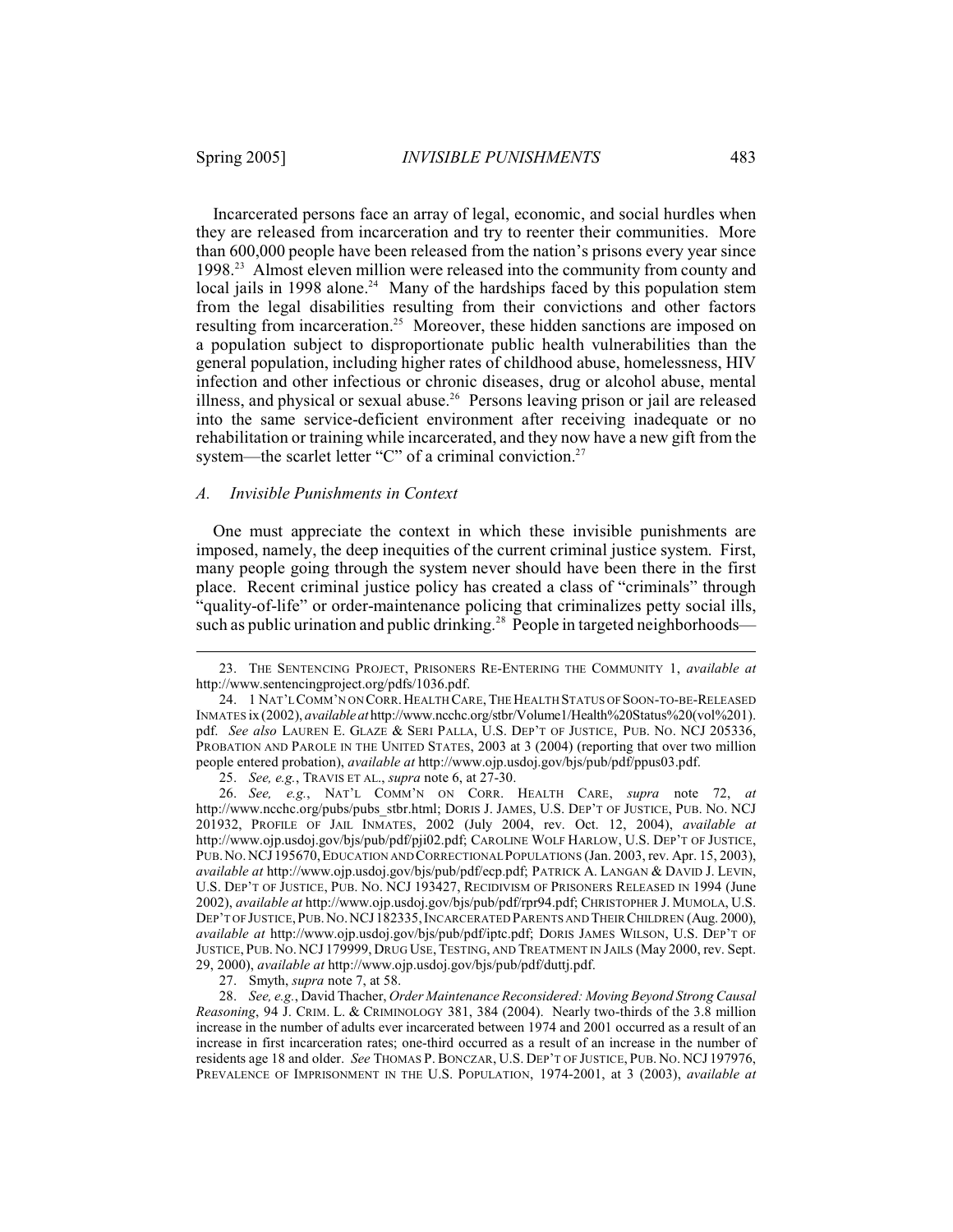almost without exception communities of poverty and communities of color—easily rack up misdemeanor records for minor illegal activities. One can debate the efficacy of this law enforcement policy,<sup>29</sup> but the fact remains that individuals swept up in these campaigns suffer disproportionately for their offenses. As demonstrated above, even these minor criminal records can have devastating effects on a person's ability to live and work.<sup>30</sup> The attendant invisible punishments nearly ensure that the road to stability is impossible to navigate.

Second, recent attention to issues of factual innocence has increased public awareness of the fallibility of the criminal justice system.<sup>31</sup> Underlying issues of race, class, and other forms of bias improperly influence decisions at every stage, from arrest, identification procedures, and charging decisions, to bail, plea offers, and jury decisions.<sup>32</sup> Moreover, many commentators have written extensively about the overwhelming pressures on indigent clients to plead guilty regardless of culpability. $33$ 

http://www.ojp.usdoj.gov/bjs/pub/pdf/piusp01.pdf.

<sup>29.</sup> *See generally* BERNARD E.HARCOURT,ILLUSION OF ORDER:THE FALSE PROMISE OF BROKEN WINDOWS POLICING 6-8 (2001) (critiquing order-maintenance theory); Thacher, *supra* note 28, at 390 (critiquing order-maintenance theory); Dan M. Kahan,*Reciprocity, Collective Action, and Community Policing*, 90 CAL. L. REV. 1513, 1527-30 (2002) (exploring advantages and disadvantages of ordermaintenance theory).

<sup>30.</sup> Such sanctions have been called "internal exile." *See* Nora V. Demleitner, *Preventing Internal Exile: The Need for Restrictions on Collateral Sentencing Consequences*, 11 STAN. L. & POL'Y REV. 153, 157 (1999). Professor Demleitner notes, "The impact of collateral consequences is especially disturbing since such consequences frequently lack penological justification. They merely add to the overall severity of the sentence without being grounded in theories of retribution, prevention, deterrence, or rehabilitation." *Id.* at 154.

<sup>31.</sup> *See, e.g.*, Gross, Jacoby, Matheson, Montgomery & Patel, *Exonerations in the United States, 1989 through 2003* (Apr. 19, 2004) (studying 328 exonerations), *available at* http://www.soros.org/initiatives/justice/articles\_publications/publications/exonerations\_20040419/ exon report.pdf; AMERICAN BAR ASSOCIATION, STANDING COMMITTEE ON LEGAL AID AND INDIGENT DEFENDANTS, GIDEON'S BROKEN PROMISE: AMERICA'S CONTINUING QUEST FOR EQUAL JUSTICE: A REPORT ON THE AMERICAN BAR ASSOCIATION'S HEARINGS ON THE RIGHT TO COUNSEL IN CRIMINAL PROCEEDINGS (2004), *available at* http://www.abanet.org/legalservices/sclaid/defender/brokenpromise/ fullreport.pdf.

<sup>32.</sup> *See, e.g.*, Donna Coker, *Foreword: Addressing the Real World of Racial Injustice in the Criminal Justice System*, 93 J. CRIM. L. & CRIMINOLOGY 827 (2003) (addressing racial disparities in the criminal justice system); Gabriel J. Chin, *Race, the War on Drugs, and the Collateral Consequences of Criminal Conviction*, 6 J. GENDER, RACE & JUST. 253 (2002) (stating collateral consequences have a racially disproportionate effect); Angela J. Davis, *Prosecution and Race: The Power and Privilege of Discretion*, 67 FORDHAM L. REV. 13 (1998) (stating that at every stage of the criminal process evidence shows African Americans are not treated as well as whites). *See also* E.E. (Bo) Edwards, *From the President: Equal Justice Under Law—A Concept, Not Reality*, CHAMPION, May 2004, at 4 (commenting that racial disparity in the criminal justice system has increased dramatically).

<sup>33.</sup> *See, e.g.*, Julian A. Cook, III, *All Aboard! The Supreme Court, Guilty Pleas, and the Railroading of Criminal Defendants*, 75 U. COLO.L.REV. 863, 865-66 (2004); F. Andrew Hessick III & Reshma Saujani, *Plea Bargaining and Convicting the Innocent: The Role of the Prosecutor, the Defense Counsel, and the Judge*, 16 BYU J. PUB. L. 189, 189-90 (2002); Angela J. Davis, *The American Prosecutor: Independence, Power, and the Threat of Tyranny*, 86 IOWA L.REV. 393, 405-15 (2001). Experienced public defenders report that the single most decisive factor in a client's criminal disposition is whether bail is set at arraignment. If any bail is set, the client will likely plead guilty to any misdemeanor because she cannot afford bail. Conversation with Robin G. Steinberg, Executive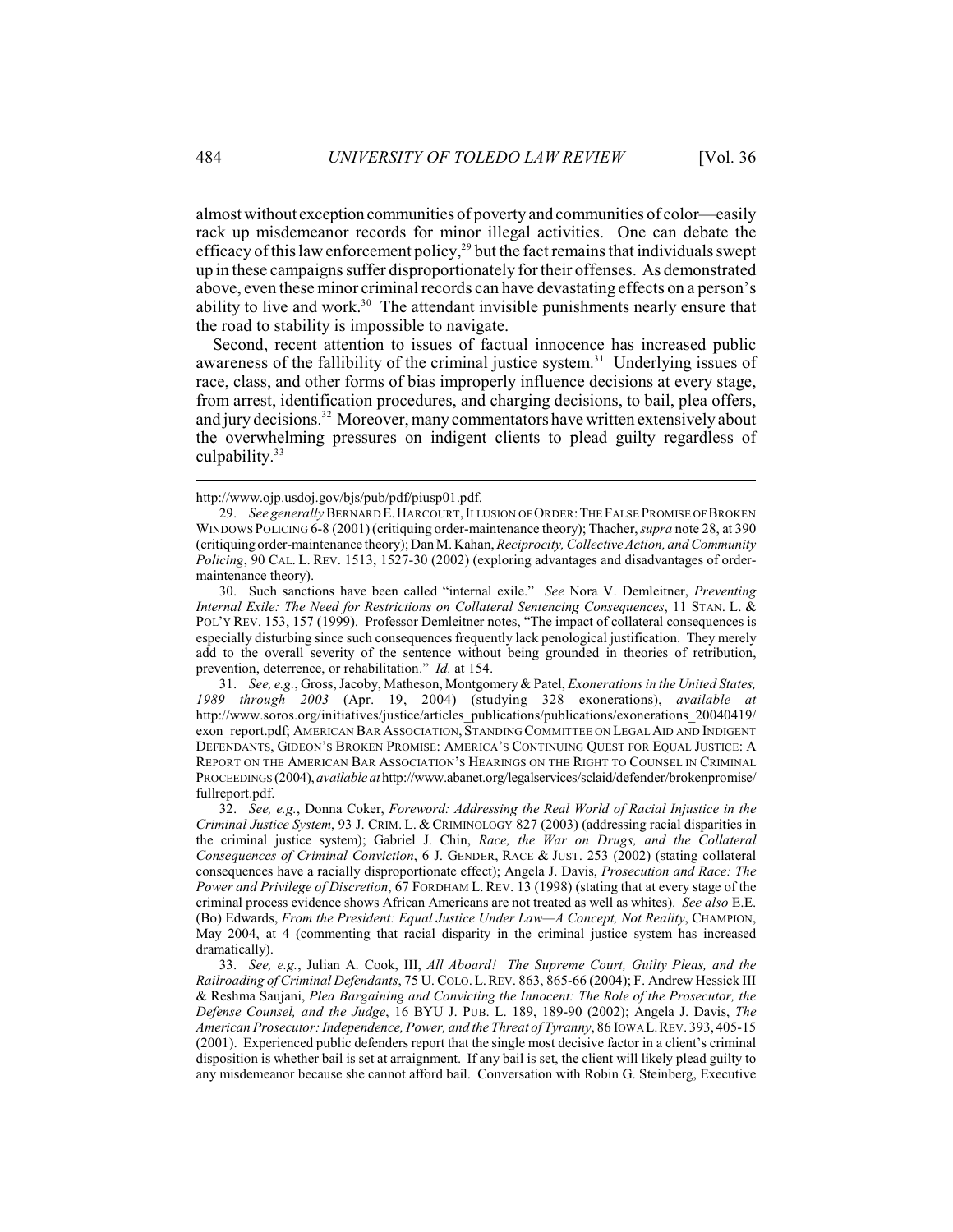A closer look at conviction data belies the common media perception that people with criminal records are predators.<sup>34</sup> In 2002 in New York State, more than twothirds of adult arrests were for misdemeanors, while only 9% were for violent felonies.<sup>35</sup> Only 62% of arrests resulted in convictions.<sup>36</sup> Nationwide, almost 75% of those convicted of felonies and sentenced to more than a year in prison and who were released from state prison were convicted of non-violent offenses.<sup>37</sup> Of all state court felony convictions across the country in 2000, only 18.7% were for violent offenses.<sup>38</sup>

We must use this knowledge about the inequities in the current justice system to move the conversation about criminal justice out of the polemics of fear mongering and "tough on crime" politics into a more constructive discussion of the underlying causes of crime and recidivism and the externalities of many criminal justice polices.

#### *B. Inadequate Services Despite Special Needs*

The size of the community directly affected by the hidden consequences of the criminal justice system, from arrest to release, is astonishing. By some estimates, more than one in three adults in the United States—over 64 million—have a criminal record.<sup>39</sup> Over 80% of those charged with crimes are indigent and unable

36. *Id*.

37. MATTHEW R. DUROSE & CHRISTOPHER J. MUMOLA, U.S. DEP'T OF JUSTICE, PUB. NO. NCJ 207081, PROFILE OF NONVIOLENT OFFENDERS EXITING STATE PRISONS 1 (Oct. 2004), *available at* http://www.ojp.usdoj.gov/bjs/pub/pdf/pnoesp.pdf.

38. BUREAU OF JUSTICE STATISTICS,U.S. DEP'T OF JUSTICE, SOURCEBOOK OF CRIMINAL JUSTICE STATISTICS 2002, at 447 tbl. 5.44 (2003), *available at* http://www.albany.edu/sourcebook/pdf/t544.pdf. Moreover, even the label "felony" can have little relation to the severity of the offense. For example, a person who buys any amount of marijuana in Florida is guilty of a felony. *See* FLA. STAT. tit. 46, § 893.13(2)(a)2 (2004). Professor Pinard correctly notes the disproportionate focus in the media and in academic literature on the hidden consequences of felony convictions, despite the far greater proportion of misdemeanor convictions and comparable invisible sanctions. Pinard, *supra* note 2, at 1076 n.8.

39. BUREAU OF JUSTICE STATISTICS, U.S. DEP'T OF JUSTICE, PUB. NO. NCJ 200343, SURVEY OF STATE CRIMINAL HISTORY INFORMATION SYSTEMS, 2001, at 15 tbl. 2 (Aug. 2003), *available at* http://www.ojp.usdoj.gov/bjs/pub/pdf/sschis01.pdf (finding that by December 31, 2001, over 64.282 million individuals had state criminal histories). *See also* BUREAU OF JUSTICE STATISTICS, U.S. DEP'T OF JUSTICE, PUB. NO. NCJ 187670, USE AND MANAGEMENT OF CRIMINAL HISTORY RECORD INFORMATION: A COMPREHENSIVE REPORT, 2001 UPDATE (2001), *available at* http://www.ojp.usdoj.gov/bjs/pub/pdf/umchri01.pdf(finding that by December 31, 1999, over 59.065 million individuals had state criminal histories); U.S. CENSUS BUREAU, PROFILES OF GENERAL DEMOGRAPHIC CHARACTERISTICS: 2000, at 1 (2001), *available at* http://www.census.gov/prod/cen2 000/dp1/2kh00.pdf (finding that the adult (18 and over) population of the United States in 2000 was 209,128,094). An additional 43 million criminal records are maintained on the federal database, but no data exist on how many duplicate the above-referenced state records. *See* BUREAU OF JUSTICE STATISTICS REPORT. USE AND MANAGEMENT OF CRIMINAL HISTORY RECORD INFORMATION, *supra*, at

Director of The Bronx Defenders (Sept. 9, 2004).

<sup>34.</sup> *See, e.g.*, Thompson, *supra* note 3, at 263 ("[T]elevision coverage of crime more than doubled from 1992 to 1993, despite the fact that crime rates remained essentially the same.").

<sup>35.</sup> New York State Division of Criminal Justice Services, *supra* note 15. Numbers were similar for New York City: almost two-thirds of adult arrests were for misdemeanors and only 11% were for violent felonies. *Id*.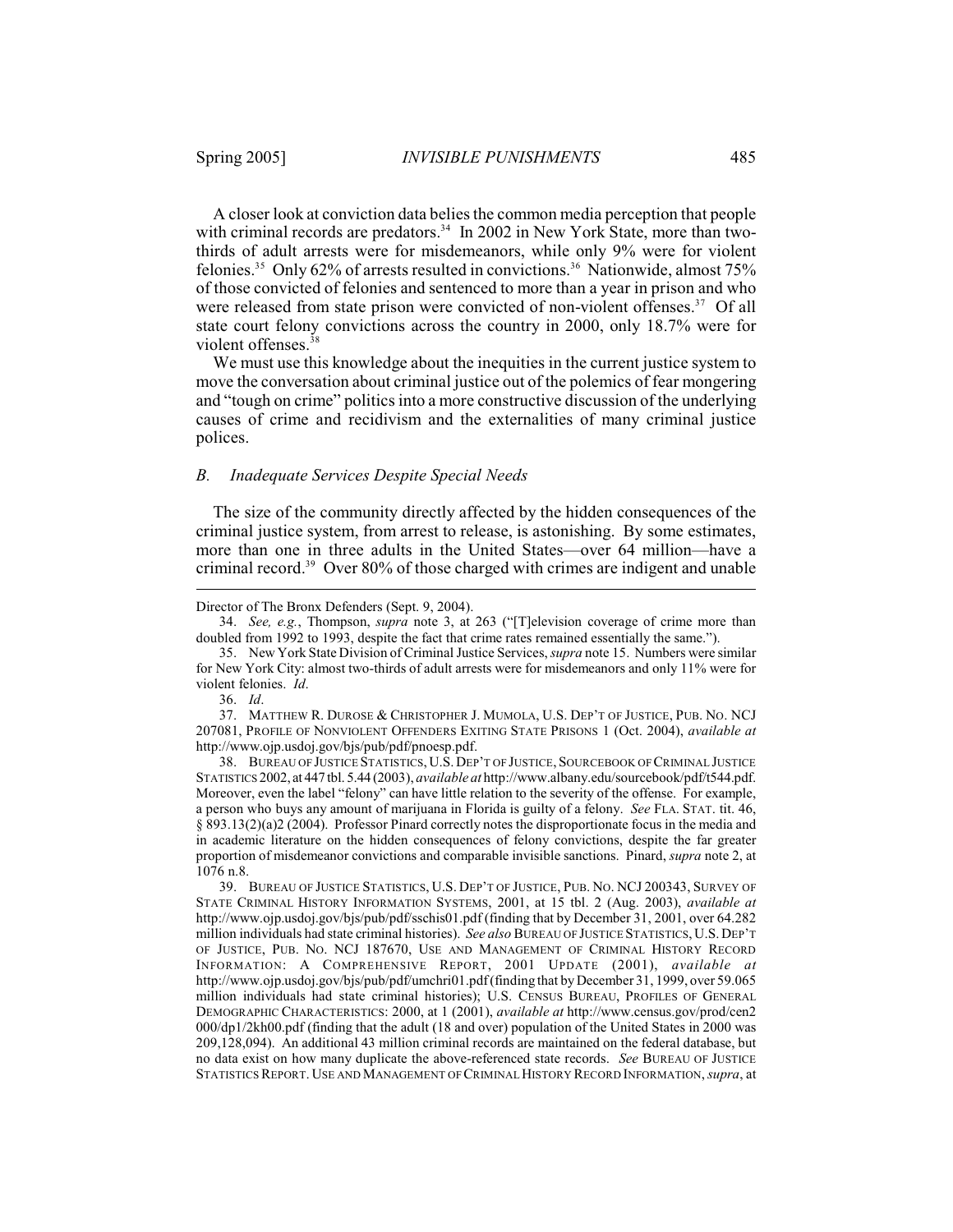to afford an attorney.<sup> $40$ </sup> The disparate racial and economic impacts cannot be overstated and are well-documented.<sup>41</sup> If current incarceration rates remain unchanged, an estimated one in fifteen persons born in 2001 will serve time in prison during their lifetime.<sup>42</sup> The likelihood rises to one in three for African-American males.<sup>43</sup> Countless families are affected: over ten million children have parents who were imprisoned at some point in the children's lives.<sup>44</sup>

An alarming gap in services exists for the large population of people involved with the criminal justice system. This gap primarily manifests itself in three ways. First, many clients simply cannot obtain necessary services, particularly legal services, to cope with hidden civil consequences.<sup> $45$ </sup> Second, the existing services are fragmented and marked by a lack of coordination and communication.<sup>46</sup> Finally, when clients are able to access services, the providers are often uninformed about the wide-ranging consequences of criminal proceedings, particularly those outside the provider's narrow practice areas.<sup>47</sup>

These problems are resistant to conventional service solutions because the effects of involvement with the criminal justice system require the participation of social services agencies, civil legal aid lawyers, and criminal defense attorneys.<sup>48</sup> For example, a person charged with endangering the welfare of a child could easily have a criminal defense attorney handling his criminal case, a family court lawyer handling a related civil action on abuse, neglect, or termination of parental rights, a civil legal services attorney handling his eviction case, and a social services agency providing treatment services. Rarely do these players communicate effectively with each other. As recognized by the Standards, in many cases people charged with crimes, their defenders, civil legal services lawyers, prosecutors, and judges are unaware of these invisible effects at critical decision-making points.<sup>49</sup>

#### 42.

47. *See id*.

<sup>40.</sup> *See* CAROLINE WOLF HARLOW, U.S. DEP'T OF JUSTICE, PUB. NO. NCJ 179023, DEFENSE COUNSEL IN CRIMINAL CASES 1 (Nov. 2000), *available at* http://www.ojp.usdoj.gov/bjs/pub/pdf/dccc. pdf.

<sup>41.</sup> *See, e.g.*, Dorothy E. Roberts, *The Social and Moral Cost of Mass Incarceration in African American Communities*, 56 STAN. L. REV. 1271, 1272-73 (2004); The Sentencing Project, Report Summary, *Intended and Unintended Consequences: State Racial Disparities in Imprisonment*, *available at* http://www.sentencingproject.org/pdfs/9050summary.pdf (last visited Mar. 2, 2005).

<sup>42.</sup> BONCZAR, *supra* note 28, at 7.

<sup>43.</sup> *Id*. at 7-8.

<sup>44.</sup> CENTER FOR LAW AND SOCIAL POLICY (CLASP), EVERY DOOR CLOSED: FACTS ABOUT PARENTS WITH CRIMINAL RECORDS 1 (Fact Sheet Series No. 1, 2003), *available at* http://www.clasp.org/publications/EDC\_fact\_sheets.pdf.

<sup>45.</sup> One study found that no more than 14% of the legal needs of New York's poor were being met. *See* Evan A. Davis, Otto L. Walter Lecture at New York Law School, *A Lawyer Has an Obligation: Pro Bono and the Legal Profession* (Apr. 10, 2001), *available at* http://www.abcny.org/currentarticle/otto\_walter\_lecture.html. In New York, one of the largest legal services providers is forced to turn away at least six eligible clients for every client that it can help. *See* Michael Barbosa, *Lawyering at the Margins*, 11 AM. U. J. GENDER SOC. POL'Y & L. 135, 137 (2003).

<sup>46.</sup> MCGREGOR SMYTH, THE BRONX DEFENDERS, REENTRY.NET: REPORT ON THE PLANNING PROCESS 9-10 (Apr. 2004) (on file with author).

<sup>48.</sup> *See, e.g.*, Thompson, *supra* note 3, at 291.

<sup>49.</sup> *See, e.g*., Pinard, *supra* note 2, at 1080-81.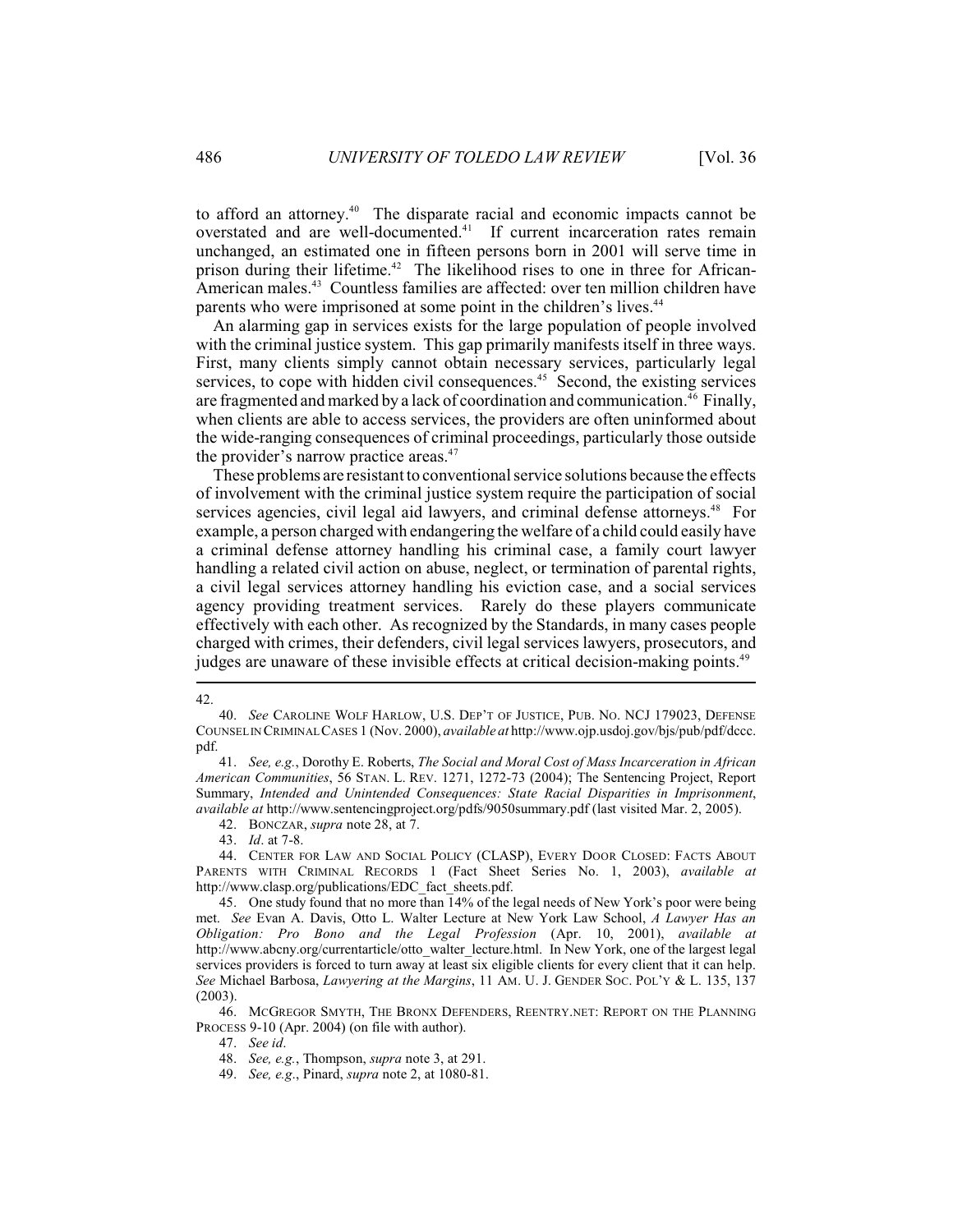The problems that this client population faces do not fall into neat categories. The breadth of the hidden consequences described above demonstrates that this special-needs population requires coordinated advocacy, not segregated services. Conventional divisions of labor cannot address this need. These complex problems beg comprehensive solutions.

# *C. Breaking the Cycle*

Invisible punishments plot a useful outline of the structure that traps low-income clients in recurring encounters with the criminal justice system. Coordinated or integrated services can target hidden consequences to resolve clients' problems in a comprehensive manner. The Bronx Defenders' experience, for example, has shown the following:

- $\triangleright$  Comprehensive services can help stabilize a family during the crisis of a criminal case and address many of the underlying social problems (such as addiction and homelessness) that contribute to the cycle of poverty and crime.
- $\blacktriangleright$  By mitigating the collateral damage of criminal proceedings (such as eviction or loss of a job), comprehensive services can address the root problems that lead to crime and help clients reenter society as productive citizens.

As described in detail below, defenders play a critical role in the broader conception of criminal justice because of their unique potential for early intervention in the cycle of crime.<sup>50</sup>

## II: ONE ATTEMPT AT A COORDINATED APPROACH—THE ABA STANDARDS

The new *Criminal Justice Standards on Collateral Sanctions and Discretionary Disqualification of Convicted Persons* (the Standards), adopted by the ABA in August 2003, have been described as the "first effort since the 1970s to address the collateral legal consequences of a conviction in a coherent and comprehensive fashion."<sup> $51$ </sup> As a set of policy recommendations, they provide a useful focus for a discussion of an expanded defense role.

#### *A. Summary of the New ABA Standards on Invisible Punishments*

The Standards have two overarching goals. First, they intend to promote awareness of the full legal consequences of a criminal conviction, particularly those imposed automatically upon conviction. As stated in the drafters' Report to the House of Delegates, "[t]here is no justification for the legal system to operate in

<sup>50.</sup> Many authors, from practitioners to academics, have argued for an expanded defense role. *See, e.g.*, Robin G. Steinberg & David Feige,*Cultural Revolution: Transforming the Public Defender's Office*, 29 N.Y.U. REV.L.&SOC.CHANGE 123 (2004) (practitioners); *infra* note 72 (academics). This article will attempt to give guidance on how to implement this vision.

<sup>51.</sup> Margaret Colgate Love, *Starting Over with a Clean Slate: In Praise of a Forgotten Section of the Model Penal Code*, 30 FORDHAM URB. L.J. 1705, 1727 (2003).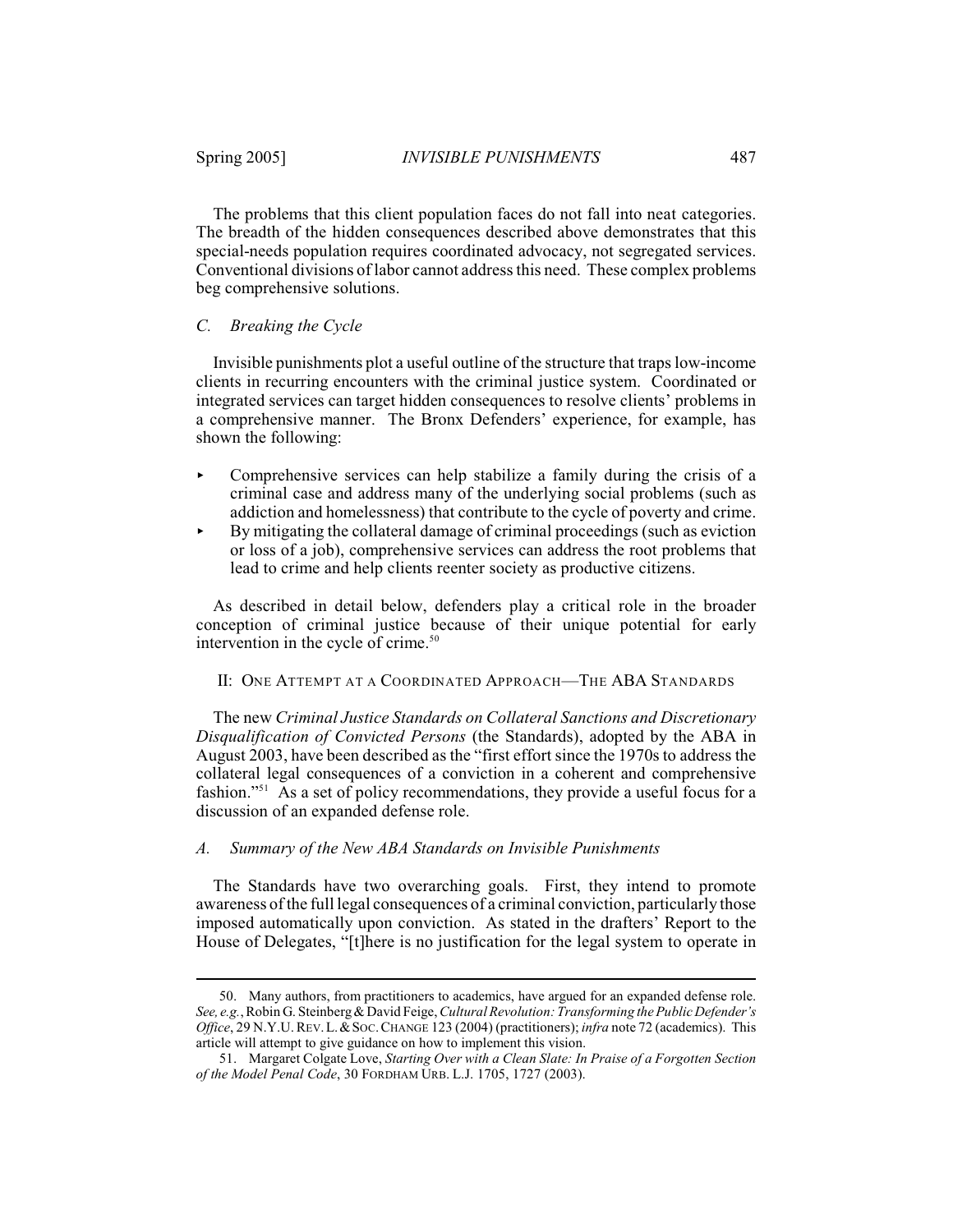ignorance of the effects of its actions."<sup>52</sup> Second, the Standards endeavor to focus attention on the deleterious effects that hidden punishments have on the process by which a convicted person reenters his community and attempts to become a lawabiding and productive member of society. These invisible sanctions "restricting convicted persons in their life activities have multiplied" and create "a class of people who live permanently at the margin of the law."<sup>53</sup>

The Standards begin with two legal distinctions that reflect these goals:

(a) The term "collateral sanction" means a legal penalty, disability or disadvantage, however denominated, that is imposed on a person automatically upon that person's conviction for a felony, misdemeanor or other offense, even if it is not included in the sentence.

(b) The term "discretionary disqualification" means a penalty, disability or disadvantage, however denominated, that a civil court, administrative agency, or official is authorized but not required to impose on a person convicted of an offense on grounds related to the conviction.<sup>54</sup>

The Standards use these definitions to create a bifurcated set of policy recommendations—a strong set focused on "collateral sanctions" and a weak set focused on "discretionary disqualifications."

1. *Collateral Sanctions*

The robust standards on collateral sanctions intend to define and limit the scope of the sanctions, ensure notification about and consideration of the sanctions during the criminal case, and provide a judicial or administrative mechanism for obtaining relief from the sanctions.<sup>55</sup> As a first step to limiting collateral sanctions, the Standards attempt to expose them—they require each legislature to collect or reference all collateral sanctions in a single chapter of the jurisdiction's criminal code. This new part of the code should "identify with particularity the type, severity and duration of collateral sanctions applicable to each offense or to a group of offenses specifically identified by ... easily determinable means."<sup>56</sup> The Standards, therefore, recognize that a compilation of hidden sanctions is critical to

<sup>52.</sup> AMERICAN BAR ASS'N, CRIMINAL JUSTICE STANDARDS COMM'N, REPORT TO THE ABA HOUSE OF DELEGATES ON PROPOSED STANDARDS ON COLLATERAL SANCTIONS AND DISCRETIONARY DISQUALIFICATION OF CONVICTED PERSONS at R-6 (3d ed. 2003) [hereinafter ABA REPORT].

<sup>53.</sup> *Id*.

<sup>54.</sup> ABA STANDARDS FOR CRIMINAL JUSTICE, COLLATERAL SANCTIONS AND DISCRETIONARY DISQUALIFICATIONS OF CONVICTED PERSONS Standard 19-1.1(a)-(b) (3d ed. 2004) [hereinafter ABA STANDARDS].

<sup>55.</sup> ABA STANDARDS, *supra* note 54, at Standard 19-1.2(a). The strong set of standards effectively adopts Jeremy Travis' recommendations to limit invisible punishments through visibility (making the punishments visible in statutory codes and sentencing), proportionality, individualized justice, and avenues for relief, all to embrace the goal of reintegration. *See* Travis, *supra* note 2, at 34- 36.

<sup>56.</sup> ABA STANDARDS, *supra* note 54, at Standard 19-2.1.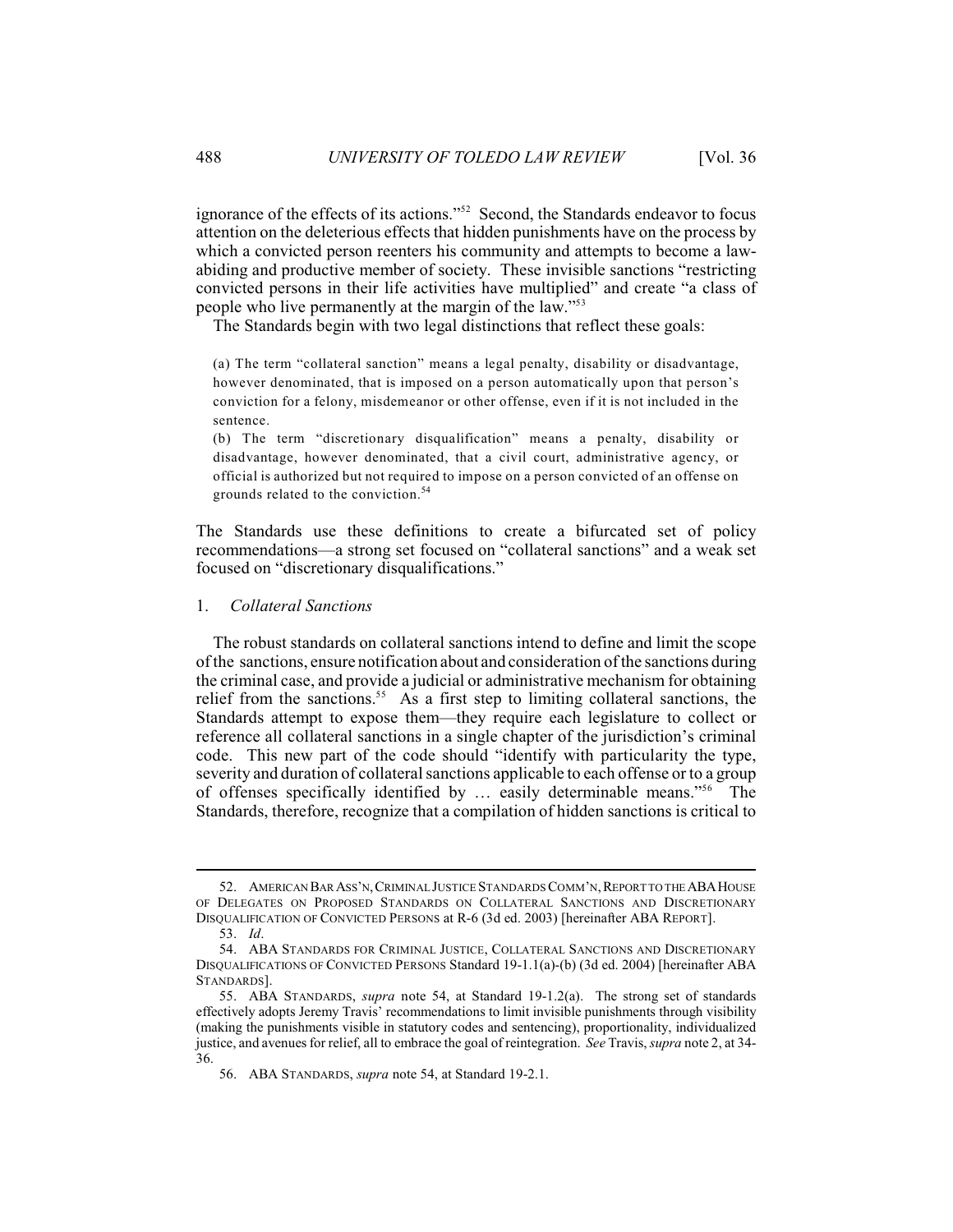achieving meaningful policy change and to incorporating invisible punishments into daily legal practice.<sup>57</sup>

Standard 19-2.2 provides a general rule of limitation, whereby a legislature should only impose a collateral sanction if it determines that it can justify the sanction in all circumstances based on the conduct underlying the offense.<sup>58</sup> A number of specific collateral sanctions are prohibited: disenfranchisement; deprivation of judicial rights, including the rights to initiate or defend a lawsuit and to jury service; deprivation of domestic relationship rights, including divorce, parental rights, and adoption; deprivation of real or personal property rights; and ineligibility for government programs providing "necessities of life," including food, housing, clothing, and medical care, or programs relevant to successful reentry into society.<sup>59</sup>

To incorporate collateral sanctions into the criminal case, the Standards require that a defendant be notified of the sanctions before entering a guilty plea and that a court consider the sanctions at sentencing. Standard 19-2.3 states that the rules of procedure should require a court to ensure that a defendant is fully warned about the consequences of his plea before the court accepts a guilty plea. $60$  A statement on the record that defense counsel has satisfied her duty of advisement under Standard 14-3.2(f) is sufficient.<sup> $61$ </sup> Moreover, the Standards state that a sentencing court should consider collateral sanctions in determining the overall sentence. $62$  In this way, the court can ensure that the "totality of the penalty is not unduly severe and that it does not give rise to undue disparity."<sup>63</sup>

Finally, the Standards require procedures for waiver of, modification of, and relief from collateral sanctions. Individual sanctions, including those for convictions outside the jurisdiction, should be subject to a modification or waiver order by a court or an administrative body. $64$  In addition, convicted persons must have access to a legal process to obtain an order relieving them of all collateral sanctions.<sup>65</sup>

#### 2. *Discretionary Disqualifications*

A noticeably weaker set of provisions applies to discretionary disqualifications, which are disqualifications imposed by separate judicial or administrative action.

<sup>57.</sup> *See, e.g.*, Travis, *supra* note 2, at 16.

<sup>58.</sup> ABA STANDARDS, *supra* note 54, at Standard 19-2.2.

<sup>59.</sup> ABA STANDARDS, *supra* note 54, Standard 19-2.6. The list of prohibited sanctions contains many conditions and exceptions beyond the scope of this summary.

<sup>60.</sup> ABA STANDARDS, *supra* note 54, Standard 19-2.3.

<sup>61.</sup> *See* AMERICAN BAR ASS'N, CRIMINAL JUSTICE STANDARDS COMMITTEE, PLEAS OF GUILTY 116 (3d ed. 1999) [hereinafter ABA PLEAS OF GUILTY]. Failure to notify, however, will not generally constitute a sufficient basis for withdrawing the plea. ABA STANDARDS, *supra* note 54, at Standard  $19-2.3(b)$ .

<sup>62.</sup> ABA STANDARDS, *supra* note 54, at Standard 19-2.4(a). 63. ABA REPORT, *supra* note 52, at R-11 n.21. disproportionately harm those who live in poverty, Standard 19-2.4 could inspire an interesting redistribution of punishments at sentencing that is in stark contrast to the current practice.

<sup>64.</sup> ABA STANDARDS, *supra* note 54, at Standard 19-2.5(a) & (b).

<sup>65.</sup> *Id*. at Standard 19-2.5(c).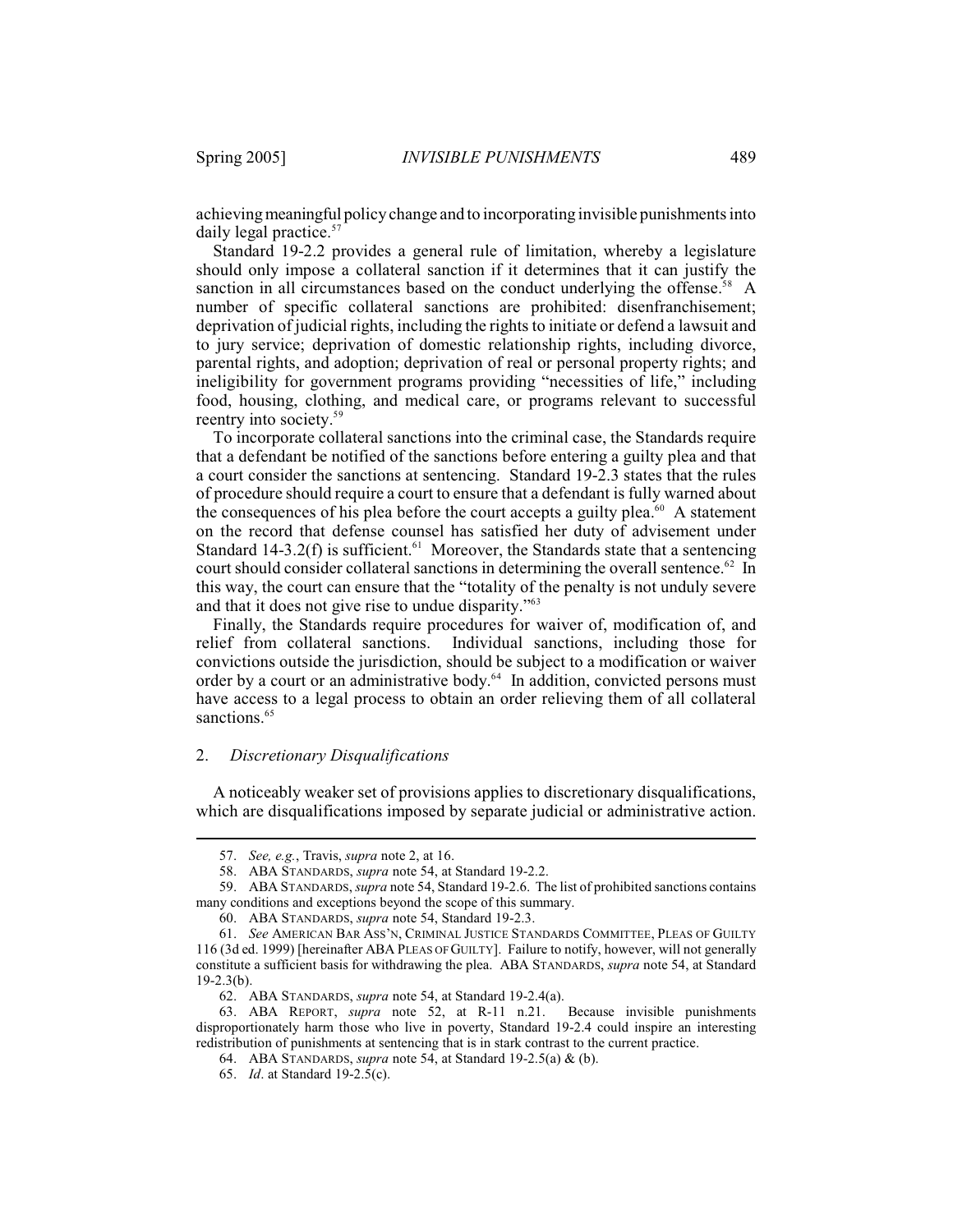The goal of these Standards is to reduce unreasonable barriers to reentry.<sup>66</sup> First, Standard 19-3.1 imposes a much weaker rule of limitation on legislatures by prohibiting discretionary disqualifications unless "engaging in the conduct underlying the conviction would provide a substantial basis for disqualification even if the person had not been convicted."<sup>67</sup> Second, there must be some process for review of and relief from discretionary disqualifications.<sup>68</sup> Finally, the Standards prohibit denial of insurance or employment licenses on the basis of convictions, subject to the general exception listed above.<sup>69</sup> Notably, the Standards do not set forth any general protections against discrimination in private employment, opting instead for encouragement of employment through financial incentives to employers and other measures.<sup>70</sup>

#### *B. Holistic Defense and the Contributions of the New Standards*

The new Standards represent a significant progression in the conventional conception of criminal justice by recognizing that collateral consequences simply are not collateral. In their own small way, the Standards represent a mainstreaming of an alternative approach to public defense, often called community or holistic defense. This vision of public defense has been described in many ways,  $71$  but in essence exhorts advocates to serve a client as a whole person—a person with complex needs, a family, and who is a part of a community—rather than a case or a legal issue. 72

On one level, the most shocking feature of this vision is its obviousness. How could it be innovative orrevolutionary to provide comprehensive services to clients with complex needs, or to view a person as ... a person? Outside the context of serving those who live in poverty, people grasp these concepts immediately and consider them the most basic of propositions.<sup>73</sup> Unfortunately, when the focus turns

72. An advocate should then use every problem-solving tool available, including community organizing, legal advocacy, social services, and policy work, to meet the client's interconnected needs. *See, e.g.*, PENDA D. HAIR, LOUDER THAN WORDS: LAWYERS, COMMUNITIES AND THE STRUGGLE FOR JUSTICE 4-6 (Rockefeller Foundation, 2001), *available at* http://www.rockfound.org/Documents/431/ louderthanwords.pdf; Clarke,*supra* note 71, at 401-02; Alan M. Lerner, *Law & Lawyering in the Work Place: Building Better Lawyers by Teaching Students to Exercise Critical Judgment as Creative Problem Solver*, 32 AKRON L. REV. 107, 112 (1999); Susan P. Sturm, *From Gladiators to Problem-Solvers: Connecting Conversations About Women, the Academy, and the Legal Profession*, 4 DUKE J. GENDER L. & POL'Y 119, 121-22 (1997); Tanya Neiman, *From Triage to Changing Clients' Lives*, MGMT. INFO. EXCHANGE J., Nov. 1995.

73. Even large firm white collar lawyers, when asked about their own clients, simply presume that comprehensive representation is the most effective way of providing services. Many firms now

<sup>66.</sup> ABA REPORT, *supra* note 52, at R-12.

<sup>67.</sup> ABA STANDARDS, *supra* note 54, at Standard 19-3.1.

<sup>68.</sup> *Id*. at Standard 19-3.2.

<sup>69.</sup> *Id*. at Standard 19-3.3.

<sup>70.</sup> *Id*. at Standard 19-3.3; ABA REPORT, *supra* note 52, at R-22.

<sup>71.</sup> *See, e.g.*, Pinard, *supra* note 2 (holistic); Kim Taylor-Thompson, *Taking it to the Streets*, 29 N.Y.U. REV. L. &SOC.CHANGE 153 (2004) (community oriented); Steinberg & Feige, *supra* note 50 (client-centered); Cait Clarke, *Problem-Solving Defenders in the Community: Expanding the Conceptual and Institutional Boundaries of Providing Counsel to the Poor*, 14 GEO.J.LEGAL ETHICS 401 (2001) (community justice and problem-solving).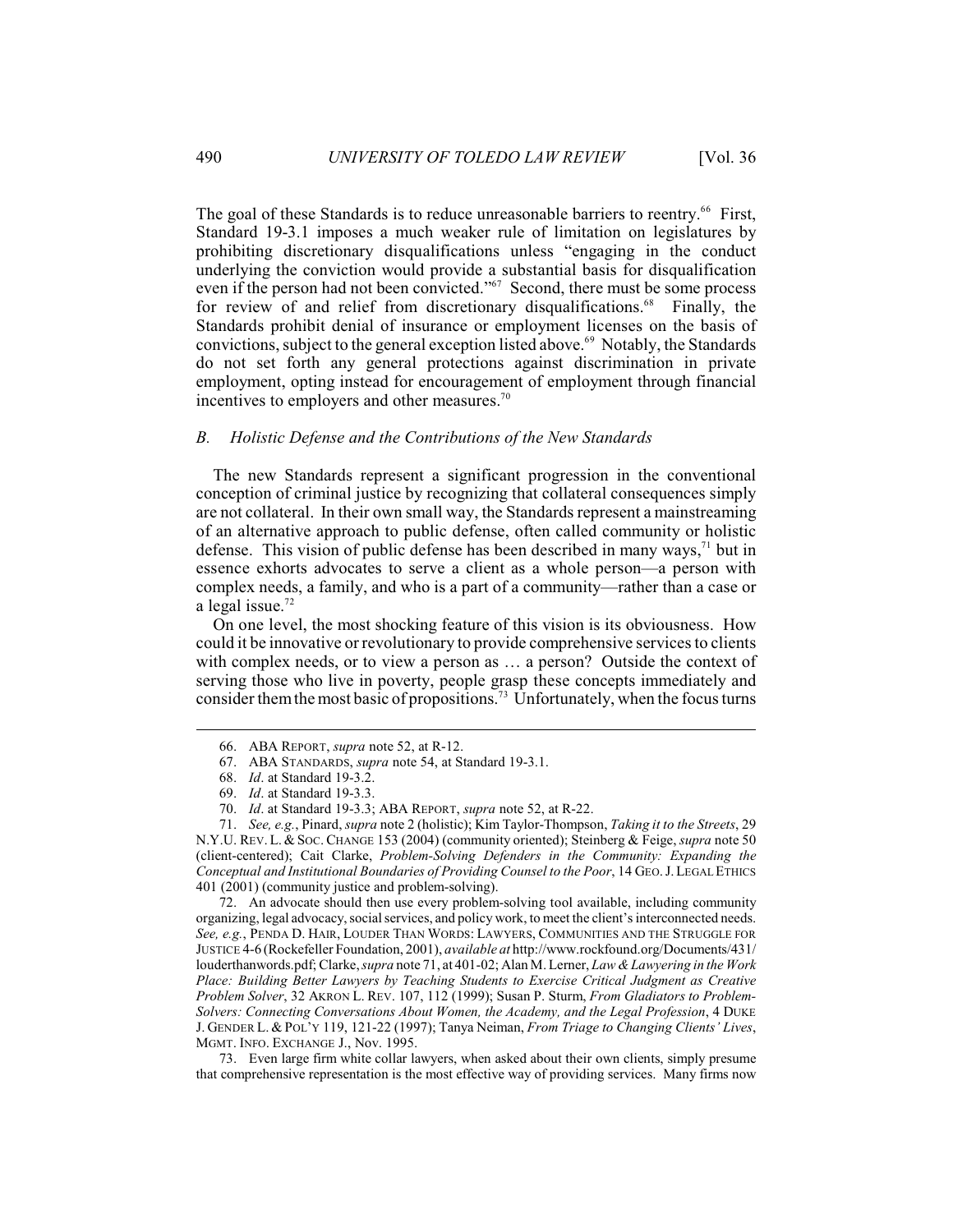to those who live in poverty, what once was obvious becomes revolutionary. What once was a basic tenet of representation becomes a Cadillac model. What once was reflexive becomes too much to ask.

Make no mistake—this vision *is* revolutionary within the world of public defense.<sup> $74$ </sup> The simple fact is that implementation of this broader vision is rare. Many institutional barriers, such as fragmented justice funding and calcified organizational design, make housing comprehensive services in one office extremely difficult.<sup>75</sup> However, the complexity of the law, fragmentation and restrictions of funding streams, and organizational inertia are only a few of the reasons why services remain Balkanized.<sup>76</sup>

Defenders in particular face substantial obstacles to realizing this vision. The traditional defense role is to focus on the client's immediate legal needs, and traditional defenders believe that "removing or reducing the imminent threat of incarceration is their function."<sup>77</sup> The unique burdens imposed on public defenders by high caseloads and limited funding provide significant disincentives to expanding this role or changing office culture. Given these intractable barriers, the growing success of programs that have been able to expand their services across the civil/criminal divide is astonishing.<sup>78</sup> The new Standards contribute to this movement by encouraging expansion of defense services into one area of holistic services—hidden punishments.

74. *See* Pinard, *supra* note 2, at 1091.

75. *See, e.g.*, Richard Cho, Putting the Pieces Back Together: Overcoming Fragmentation to Prevent Post-Incarceration Homelessness, Columbia University Center for Urban Research and Policy Symposium on Housing & Criminal Justice Policy in New York City (Mar. 22, 2004) (unpublished manuscript, on file with author). Government and foundation funding is difficult to obtain because the integrated services model falls into a gap between criminal and civil funding, and this gap is proving difficult to bridge. This compartmentalization of public and private funding streams maintains the very fragmentation of services that contributes to the cycle of poverty and crime.

market themselves in part as advocates who pay special attention to invisible punishments. *See, e.g.*, Debevoise & Plimpton LLP, *Practice Areas*, *at* http://www.debevoise.com/practices/area.asp?areaid= 18&groupid=2&LangID=1 (last visited Nov. 2, 2004); Hughes Hubbard & Reed LLP, *White Collar Crime and Corporate Compliance Practice*, *at* http://www.hugheshubbard.com/practice/detail.asp? PracticeAreaID=128 (last visited Nov. 2, 2004); Fowler White Boggs & Banker, *White Collar Criminal Defense Group*, *at* http://www.fowlerwhite.com/practiceareas/White-Collar.asp (last visited Nov. 2, 2004); Shipman & Goodwin LLP, *White Collar Defense, Investigations, and Corporate Compliance*, *at* http://www.shipman-goodwin.com/practice\_areas.php?pid=92 (last visited Nov. 2, 2004). Martha Stewart certainly had a team of attorneys and mitigation specialists thinking about every hidden consequence.

<sup>76.</sup> *See, e.g.*, Thompson, *supra* note 3, at 291-92.

<sup>77.</sup> Steinberg & Feige, *supra* note 50, at 124. *See also* Pinard, *supra* note 2, at 1068 n.6.

<sup>78.</sup> For profiles of such programs, see Works,*supra* note 21, at 336-37; Pinard, *supra* note 2, at 1067-68; Clarke,*supra* note 71, at 429-38; Cait Clarke & Christopher Stone, *Bolder Management for Public Defense: Leadership in Three Dimensions*, 29 N.Y.U. REV. L. & SOC. CHANGE 113, 114-20 (2004); Francisca D. Fajana, *Race-Based Lawyering: Engaging Minority Communities in Legal Need Assessments*, 36 CLEARINGHOUSE REV.(J.POVERTY L.&POL'Y)213 (July-Aug. 2002). Many of these programs, including that of The Bronx Defenders, were supported by public interest law fellowships from the Skadden Fellowship Foundation, the Open Society Institute's Soros Advocacy program, Equal Justice Works, and the Arthur Liman Public Interest Program.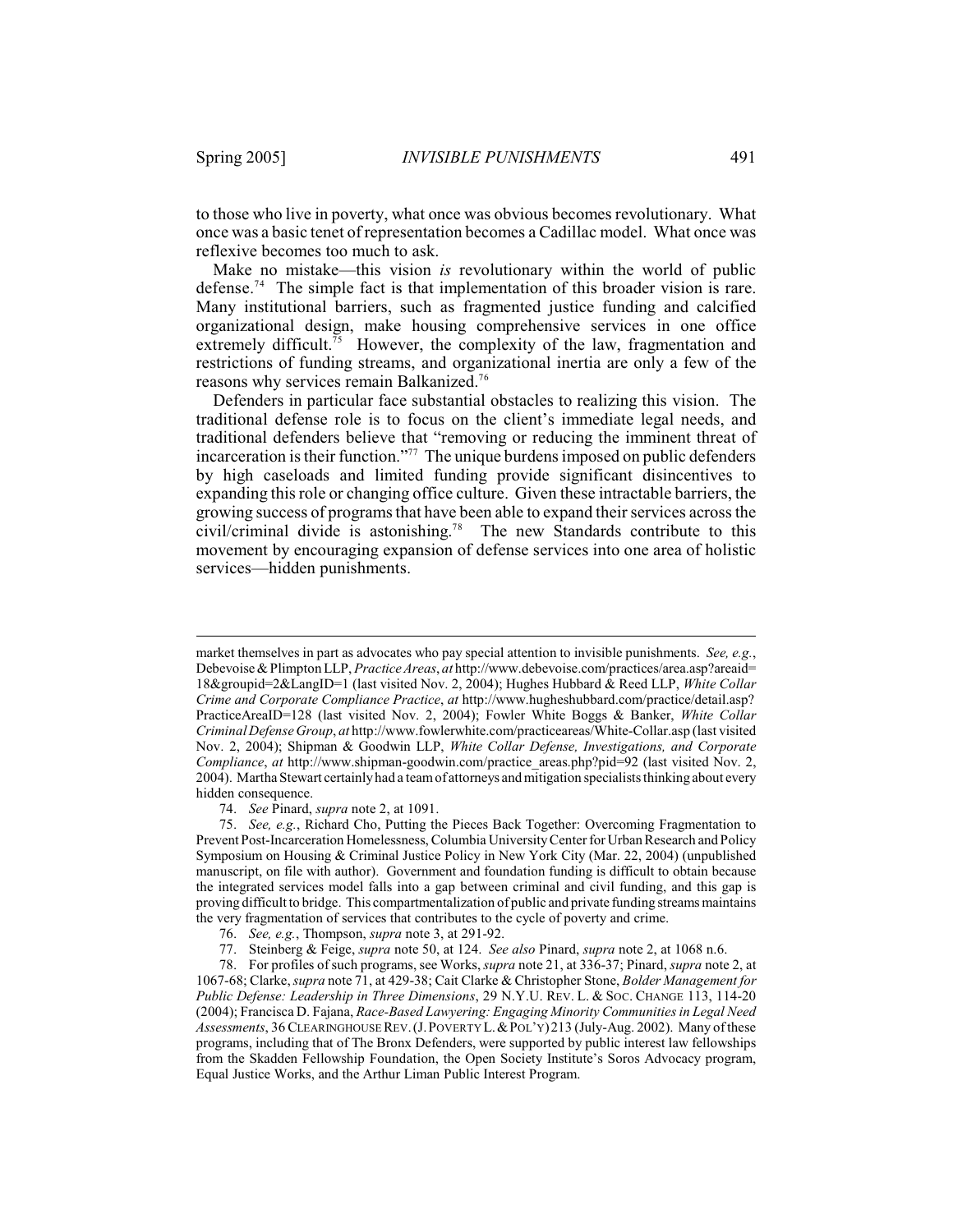## *C. Limitations of the New Standards*

Though the Standards promote a comprehensive approach, in limiting their scope to narrow definitions of "collateral sanctions" and "discretionary disqualifications," they ignore significant invisible punishments suffered by those touched by the criminal justice system. As mentioned above, the Standards only cover two classes of hidden sanctions: collateral sanctions and discretionary disqualifications. The definitions of these penalties, however, replicate two fundamental flaws of traditional criminal justice policy. First, the definitions on their face only apply to consequences arising from *convictions*. Second, although the Standards attempt to collapse the legalistic distinction between "collateral" consequences and "direct" consequences, they duplicate this legal fiction in the false distinction between "sanctions" and "discretionary disqualifications."

On one level, these definitions make a rational and intelligible attempt to categorize, define, and limit. The Standards must provide clear guidance for policy makers and institutional players contemplating their adoption.<sup>79</sup> On another level, however, these limitations on the Standards significantly reduce their impact and ignore the actual experiences of those suffering under invisible punishments. As Kent Markus notes, the public now has extraordinary access to a range of criminal history data to use in any number of standardless, discretionary decisions regarding employment, housing, licensing, and other sustaining life activities.<sup>80</sup> Because of the dearth of information on how well criminal history information works as a predictor of risk, decisionmakers—concerned with liability and the appearance of  $\frac{1}{2}$  impropriety—tend to implement a zero-tolerance approach.<sup>81</sup> Private employers, landlords, and other decisionmakers are increasingly using any arrest or criminal

ABA REPORT, *supra* note 52, at R-9.

81. *See* Pager, *supra* note 80, at 958. *See also* Jennifer Leavitt, *Walking a Tightrope: Balancing Competing Public Interests in the Employment of Criminal Offenders*, 34 CONN. L.REV. 1281, 1301- 06 (2002).

<sup>79.</sup> The Report notes:

We recognize that the line between a mandatory collateral sanction and a discretionary disqualification is not always a bright one. And, de facto distinctions that rely on a conviction to establish conduct may as a practical matter be just as burdensome and discouraging as distinctions based on rigid legal categories. But because they tend to be more subtle, they are correspondingly more difficult to get a handle on…. We have gone as far as we can in drawing a distinction between the two categories. We expect that further refinements will come only with experience.

<sup>80.</sup> Kent Markus, Legal and Policy Options for Dealing with Discretionary Criminal Background Checks, University of Toledo College of Law Symposium on the Legal Barriers to Reentry in Ohio: The ABA Collateral Sanctions in Theory and Practice (Sept. 24, 2004). Devah Pager studied the consequences of a criminal record for the employment outcomes of African American and white job seekers. Using matched pairs of individuals applying for entry-level jobs, she found that a criminal record presents a major barrier to employment. *See generally* Devah Pager, *The Mark of a Criminal Record*, 108 AM.J.SOCIOLOGY 937 (2003). Moreover, a white person with a criminal record was more likely to get a call-back interview than an African American without one. *Id*. at 958.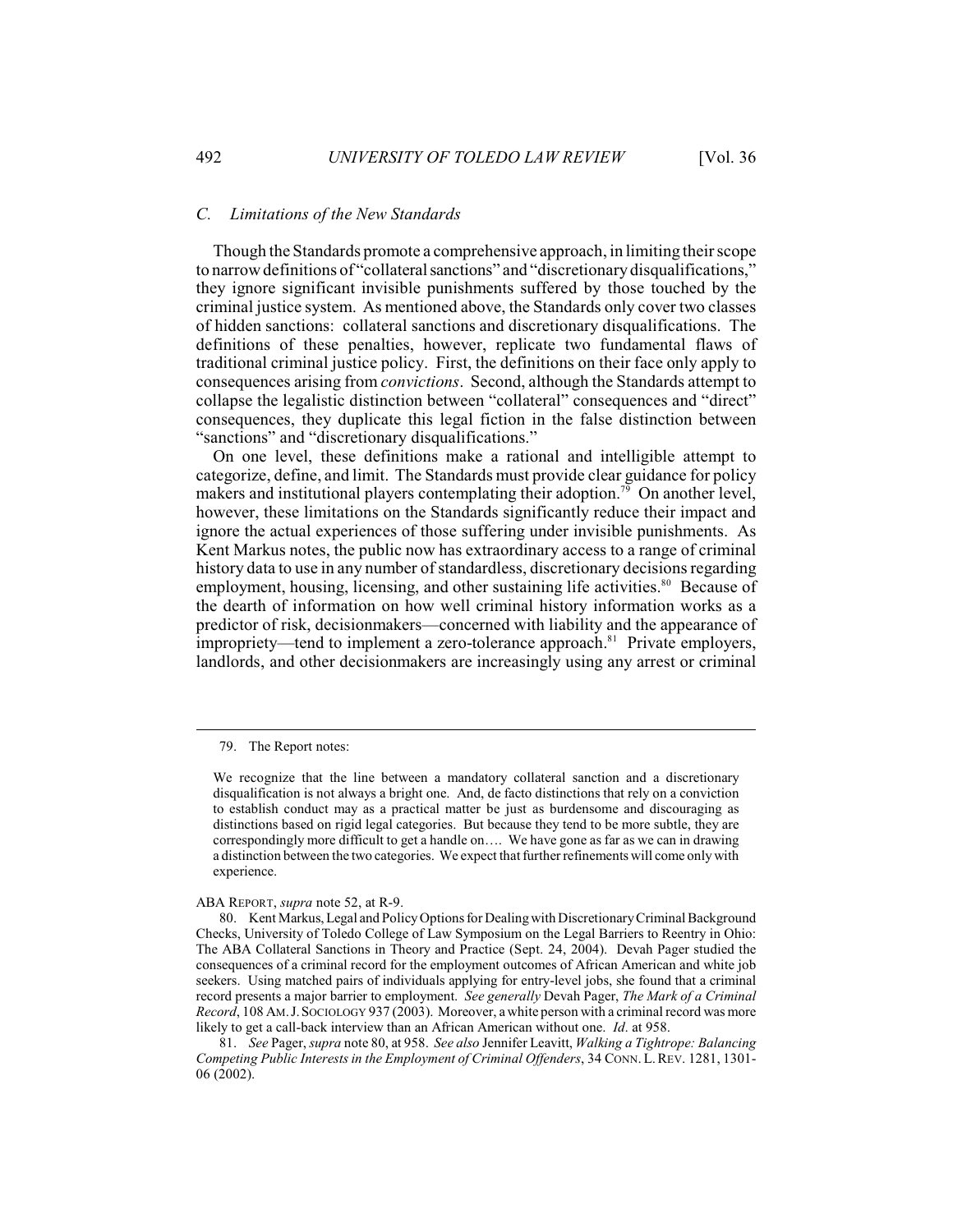justice involvement to deny access, regardless of the actual disposition or conviction.<sup>82</sup>

In addition, many of the most damaging hidden punishments qualify only as "discretionary disqualifications" under the current definition.<sup>83</sup> Most immigration, public housing, and employment decisions require the intervening decision of an independent court, agency, or official. Because these consequences fall outside the strict "collateral sanction" definition, the strongest provisions of the Standards do not apply.<sup>84</sup> None of these consequences would be codified in the criminal code section on "collateral sanctions," $\frac{355}{100}$  the court or defense counsel would not be required to notify a person charged with a crime of their existence, $86$  and the sanctions would not be considered at sentencing.<sup>87</sup>

Of course, an even more fundamental exception in the Standards undercuts their power: even for collateral sanctions, the failure of court or counsel to inform the defendant of the real consequences of the pleas "shall not be a basis for withdrawing the plea."<sup>88</sup> With this small provision, the Standards replicate the most damaging legal distinction between "collateral" and "direct" consequences. By carving out such large exceptions to its most powerful mandates, the Standards threaten to doom themselves to irrelevance.<sup>89</sup>

These deficiencies demonstrate the need for a broader definition that encompasses the actual experiences of people harmed by contact with the criminal justice system. In addition, a broader view would expand the strategies that defense attorneys can use to improve their own practice.

<sup>82.</sup> Eighty percent of large corporations perform background checks on job applicants; 69% of small businesses do. Eight years ago, only 51% of large corporations did. *See* Susan Llewelyn Leach, *Bosses Peek into Job-Seekers' Pasts*, CHRISTIAN SCI. MONITOR, Oct. 13, 2004, at 15.

<sup>83.</sup> ABA STANDARDS, *supra* note 52, at 41-43 (Standard 19-3.1 & commentary).

<sup>84.</sup> Countless practical barriers arise as well, including the tremendous weight of child support arrears accrued while in prison or the adverse effect of a criminal history on a credit report. *See, e.g.*, ANN CAMMETT, NEW JERSEY INST. FOR SOCIAL JUSTICE, MAKING WORK PAY: PROMOTING EMPLOYMENT AND BETTER CHILD SUPPORT OUTCOMES FOR LOW-INCOME AND INCARCERATED PARENTS (2005), *available at* http://www.njisj.org/reports/makingworkpay.pdf; AMY E.HIRSCH ET AL., EVERY DOOR CLOSED: BARRIERS FACING PARENTS WITH CRIMINAL RECORDS (2002), *available at* http://www.clasp.org/publications/every\_door\_closed.pdf.

<sup>85.</sup> ABA STANDARDS, *supra* note 54, at Standard 19-2.1.

<sup>86.</sup> *Id*. at Standard 19-2.3.

<sup>87.</sup> *Id*. at Standard 19-2.4.

<sup>88.</sup> *Id*. at Standard 19-2.3(b).

<sup>89.</sup> The ABA Task Force that drafted the Standards advocated stronger provisions governing private employment, as existed in the earlier ABA Standards on the Legal Status of Prisoners. As noted in its report to the House of Delegates, the Standards Committee had reservations about a prescriptive approach to private employment of convicted persons, "at least in part because of concerns about how effective such an approach [was] likely to be." ABA REPORT, *supra* note 52, at R-22. The Standards Committee's report to the House also suggested that an agency's failure to exercise discretion where it exists may make a "discretionary disqualification" into a *de facto* "collateral sanction." This suggestion does not appear in the commentary later developed to accompany the Standards. *Id*. at R-9.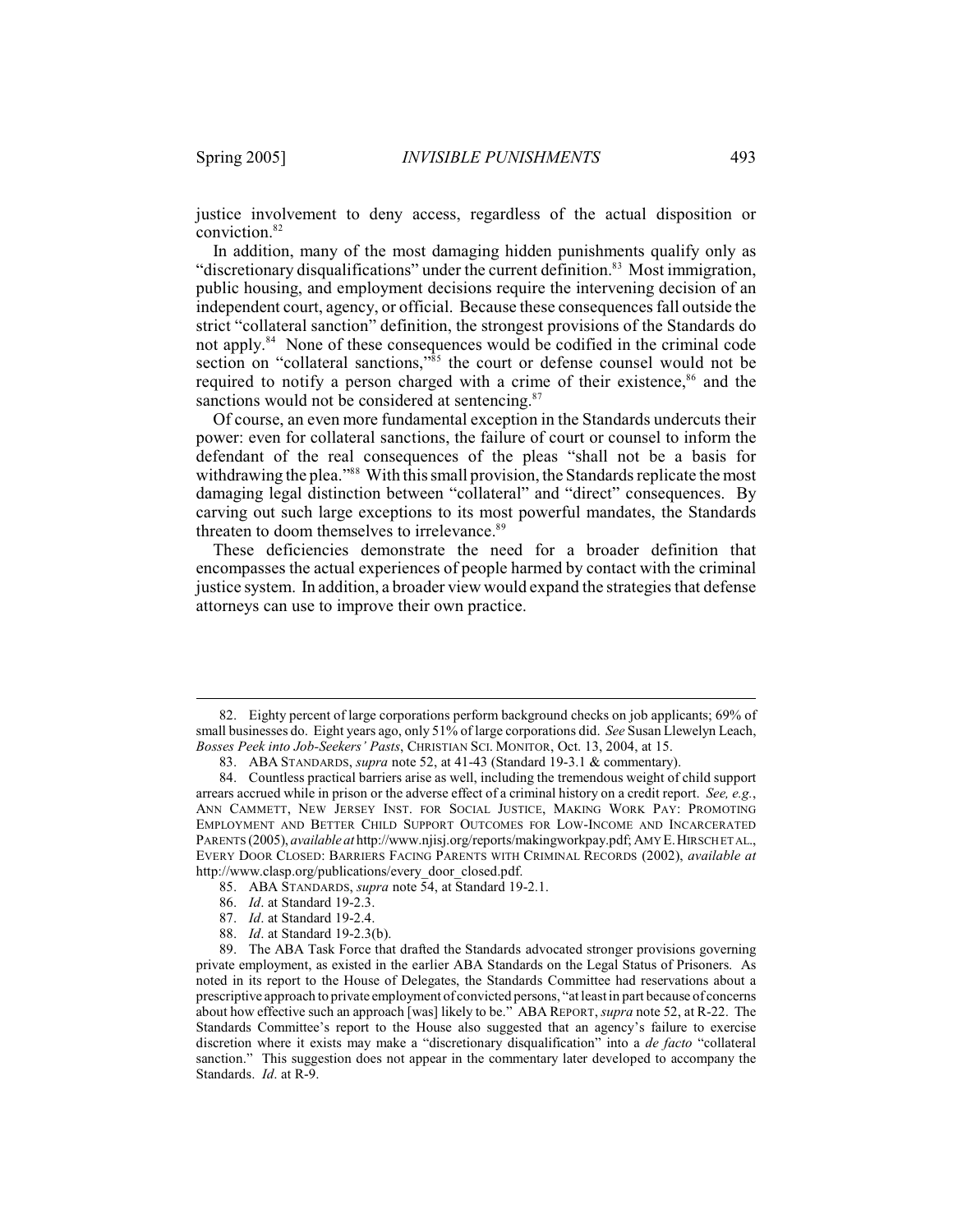# III. HOW ROLE EXPANSION CAN BENEFIT CRIMINAL DEFENSE ATTORNEYS AND THEIR CLIENTS

The breadth of hidden consequences is daunting, both to clients and defenders who are faced with learning them. When the subject is raised in a room full of defenders, a variety of passionate responses emerge, but these may be distilled to two opinions:

- < *Why should I even care? I'm a defense attorney, not a social worker or civil lawyer.*
- < *I know it's important, but I just don't have time. I have to prioritize my clients' needs and only concentrate on their liberty interest.*

Our experience at The Bronx Defenders proves that knowledge of these consequences is a critical direct advocacy tool for the defense in criminal cases.

As public defenders, we meet individuals when their lives, their families, and their communities are in crisis. Indeed, defenders are often the first to hear about the devastating problems that the people they represent face—a post-conviction eviction of a family from public housing, the loss of the public assistance that enables a mother to make ends meet, police abuse during a search or an arrest, or the suspension of the Medicaid benefits that permit an elderly person to keep diabetes under control. Accordingly, public defenders have a unique opportunity for early intervention in a crisis. Proper civil advocacy can result in the reinstatement of benefits or employment, or the prevention of an eviction, often effectively eliminating the legal difficulties that catalyzed the initial arrest. A goal of this article is to convince other defenders that by looking beyond the criminal case, they become more effective advocates within the criminal justice system.

## *A. Improved Criminal Dispositions*

Since the establishment of the Civil Action Project four years ago, The Bronx Defenders has built an expertise in the full range of hidden consequences and, more important, the art of using that knowledge to improve outcomes in criminal cases.<sup>90</sup> Experience has shown that defenders can be successful at leveraging more favorable pleas—or even outright dismissals—when they are able to educate prosecutors and judges on the draconian hidden consequences for the clients and their families. Knowledge of these consequences and zealous defense advocacy have preserved many clients' hard-earned jobs, prevented many evictions from subsidized housing, and resulted in improved dispositions in the criminal cases.

In our experience, prosecutors and judges respond best to consequences that offend their basic sense of fairness—consequences that are absurd or dispropor-

<sup>90.</sup> The Civil Action Project provides comprehensive legal services to The Bronx Defenders' clients and their families by fully integrating civil representation with criminal defense practice. Its goal is to minimize the severe and often unforeseen fallout from criminal proceedings and facilitate the reentry of its clients into the community. *See* The Bronx Defenders, *The Civil Action Project, at* http://www.bronxdefenders.org/comm/006.html (last visited Mar. 28, 2005).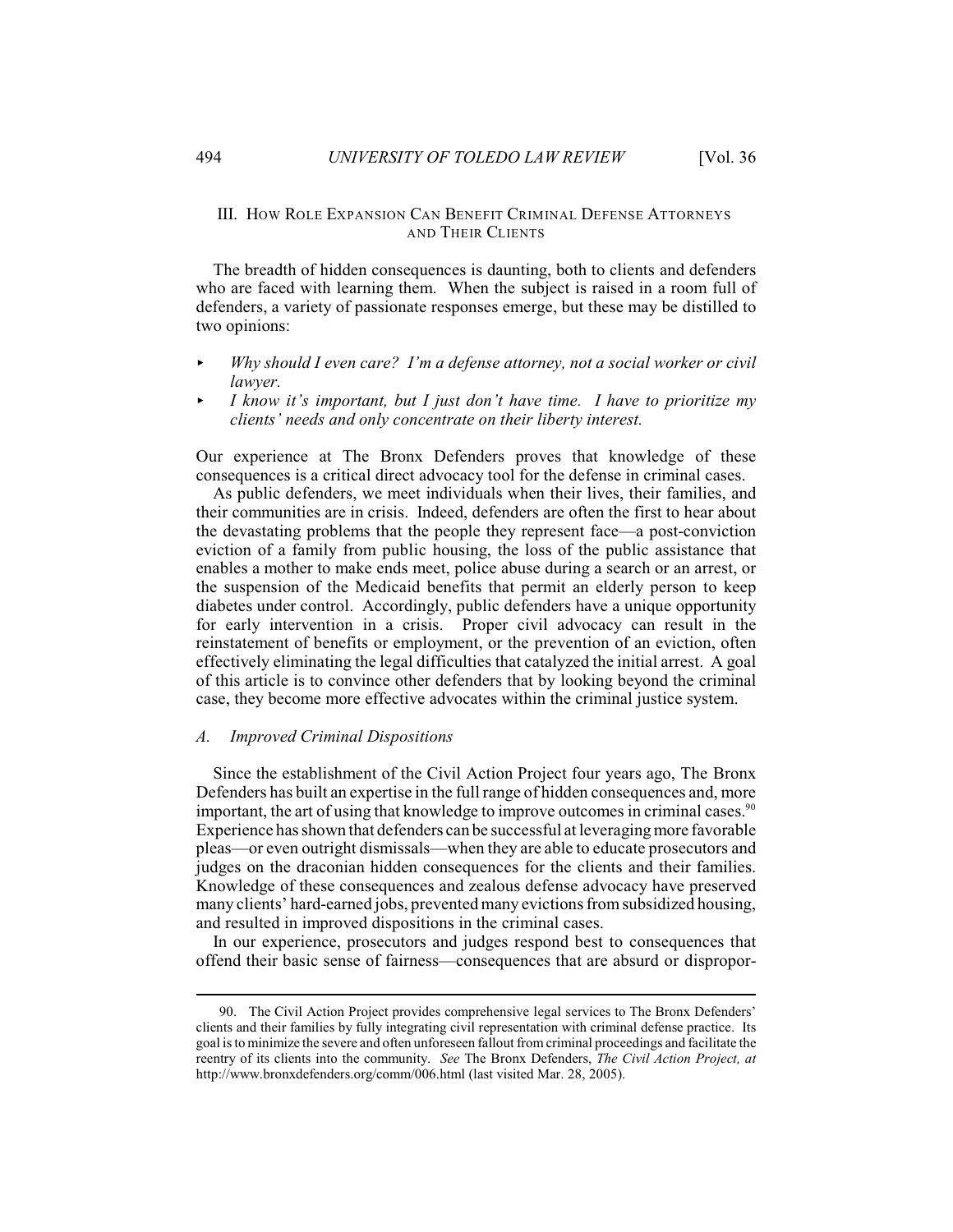tionate, or that affect innocent family members. Four major categories of hidden punishments provide the most leverage: (1) housing (loss of public housing or Section 8 housing); (2) employment (loss of a job or employment license, particularly for the primary breadwinner); (3) student loans; and (4) immigration.

Four actual case studies can illustrate the power of this knowledge as an advocacy tool:

- < Juan R. was charged with a drug crime, and the prosecutor refused to agree to any plea below a misdemeanor. Juan, however, was disabled and lived in public housing, and a misdemeanor would result in his eviction. Knowing the public housing rules on termination for criminal activity, the defense attorney convinced the prosecutor to consent to a non-criminal disposition, and Juan kept his home.
- < Joanne F. had worked hard to get a steady job as a security guard. In a domestic incident with her boyfriend, she was charged with assault and harassment. The initial plea offer would have resulted in the loss of her security guard license and her job. The defense attorney used this disproportionate consequence to convince the prosecutor to offer an adjournment in contemplation of dismissal.<sup>91</sup> Joanne kept her job and her stability.
- $\blacktriangleright$  Last summer, eighteen-year-old Max S. was charged with possession of a marijuana cigarette. The prosecutor would only offer a plea to a marijuana violation, defined by New York law as a non-criminal offense.<sup>92</sup> Max, however, was enrolled for his freshman year in college in the fall and had secured needed federal student loans. Under federal law, even a non-criminal plea to a drug offense would render Max ineligible for student loans and, thus, unable to attend college.<sup>93</sup> Citing this sanction, the defense attorney persuaded the prosecutor to offer an adjournment in contemplation of dismissal. Max has now started college.
- $\triangleright$  Jose L, had lived in the United States for over eight years and was applying to be a permanent resident. He was charged with grand larceny of a car. The plea offer of misdemeanor larceny or possession of stolen property would have rendered him deportable. Knowing this, his lawyer convinced the prosecutor

<sup>91.</sup> In New York, with consent of the prosecution and defense, a court can order a misdemeanor or felony case adjourned in contemplation of dismissal (ACD), subject to certain conditions such as no further arrests during the adjournment or paying a fine or restitution. *See, e.g.*, N.Y. CRIM. PROC. LAW §§ 170.55, 210.47, 215.40 (McKinney 1993). In addition, a special ACD for specified marijuana charges requires an adjournment of one year. *See* N.Y. CRIM. PROC. LAW §§ 170.56, 210.46 (McKinney 1993). Once the case is dismissed, all official records and papers, including the criminal history record, are sealed. *See* N.Y. CRIM. PROC. LAW § 160.50 (McKinney 1993). As with all terminations favorable to the defendant in New York, "[u]pon the termination of a criminal action or proceeding against a person in favor of such person, … the arrest and prosecution shall be deemed a nullity and the accused shall be restored, in contemplation of law, to the status he occupied before the arrest and prosecution." N.Y. CRIM. PROC. LAW § 160.60 (McKinney 1993).

<sup>92.</sup> N.Y. PENAL LAW §§ 10.00(6), 221.05 (McKinney 1993); N.Y. CRIM.PROC.LAW § 1.20(39) (McKinney 1993) (defining violation as non-criminal offense).

<sup>93. 20</sup> U.S.C. § 1091(r)(1) (1999).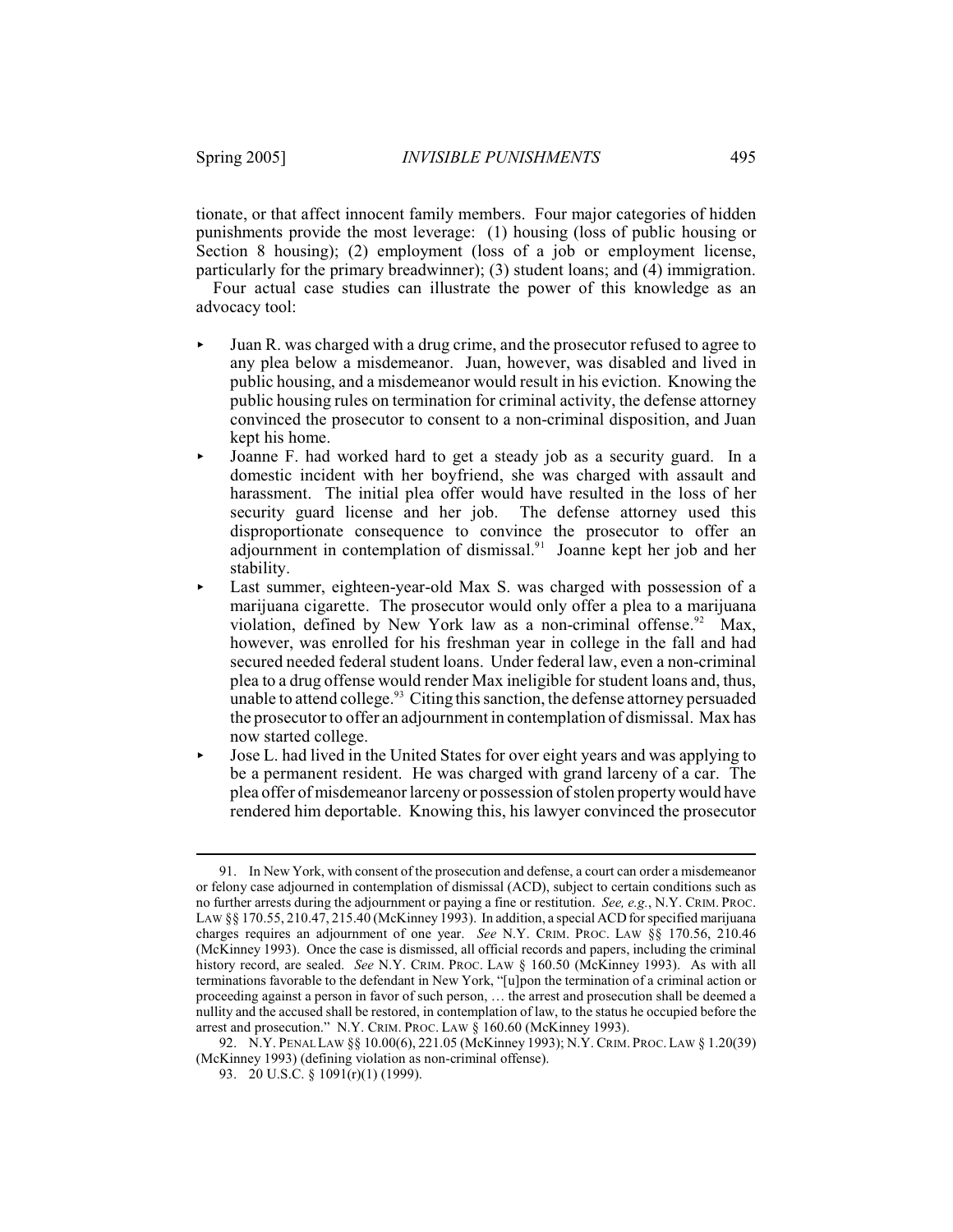to offer an equivalent misdemeanor, unauthorized use, that had no immigration consequences.

#### *B. Risk Management*

A substantial number of invisible punishments are imposed only after a separate proceeding. When a client lives in subsidized housing, is accused of endangering the welfare of a child, is a public employee or has an employment license, has a driver's license and is accused of a drug or driving offense, or is a non-citizen, defense attorneys should take note. In all of these cases, the client is likely to have an ancillary civil or administrative proceeding pending at the same time as the criminal case.

Identifying such situations is critical because clients will often testify or give written statements in these collateral proceedings about the underlying facts of the criminal case, without the presence or guidance of their defense attorney, and often in the presence of a government lawyer. Defenders must be mindful of the changed context of a civil or administrative proceeding—clients can invoke the Fifth Amendment privilege against self-incrimination, but they will be penalized for it with an adverse inference.<sup>94</sup>

For example, in New York City, the District Attorney's (D.A.) office in each borough staffs a Narcotics Eviction Unit that forces private landlords to evict tenants virtually any time there is a drug arrest on the premises.<sup>95</sup> All of these eviction cases are brought in one courtroom, and a representative of the D.A.'s office sits in that court all day, listening to tenants answer questions about the eviction cases and directing the landlords' attorneys. These statements obviously affect the criminal case. Therefore, defenders must first be familiar with the invisible sanctions and the separate proceedings that result so they can anticipate these statements.

#### *C. Additional Discovery*

Eviction cases, family law proceedings, employment licensing proceedings, DMV suspension hearings, immigration proceedings, school suspension hearings these are all venues where an administrative or lower court judge is likely to have subpoena power. If defense attorneys know the range of relevant hidden punishments and related ancillary proceedings, they can use them to obtain additional discovery not available in the criminal cases.<sup>96</sup>

<sup>94.</sup> *See, e.g.*, Marine Midland Bank v. Russo Produce Co., 50 N.Y.2d 31, 42 (1980).

<sup>95.</sup> *See, e.g.*, Karah Woodward & Cassi Feldman, *Breaking the Seal: DAs Dig Up Old Court Files* , C I TY L I M I TS W E E K L Y , J une 7, 2004, *a v ailabl e a t* http://www.citylimits.org/content/articles/weeklyView.cfm?articlenumber=1530; Office of the Bronx District Attorney, *Drug Crime*, *at* http://www.bronxda.net/fcrime/dcrime.htm (last visited Nov. 8, 2004) (Bronx District Attorney's description of Narcotics Eviction Unit); PETER FINN, U.S. DEP'T OF JUSTICE, PUB. NO. NCJ 153146, THE MANHATTAN DISTRICT ATTORNEY'S NARCOTICS EVICTION PROGRAM (1995) (Manhattan's District Attorney's description), *available at* http://www.druglibrary.org/schaffer/govpubs/mann.pdf.

<sup>96.</sup> An especially important consideration, given the limited nature of criminal discovery. *See,*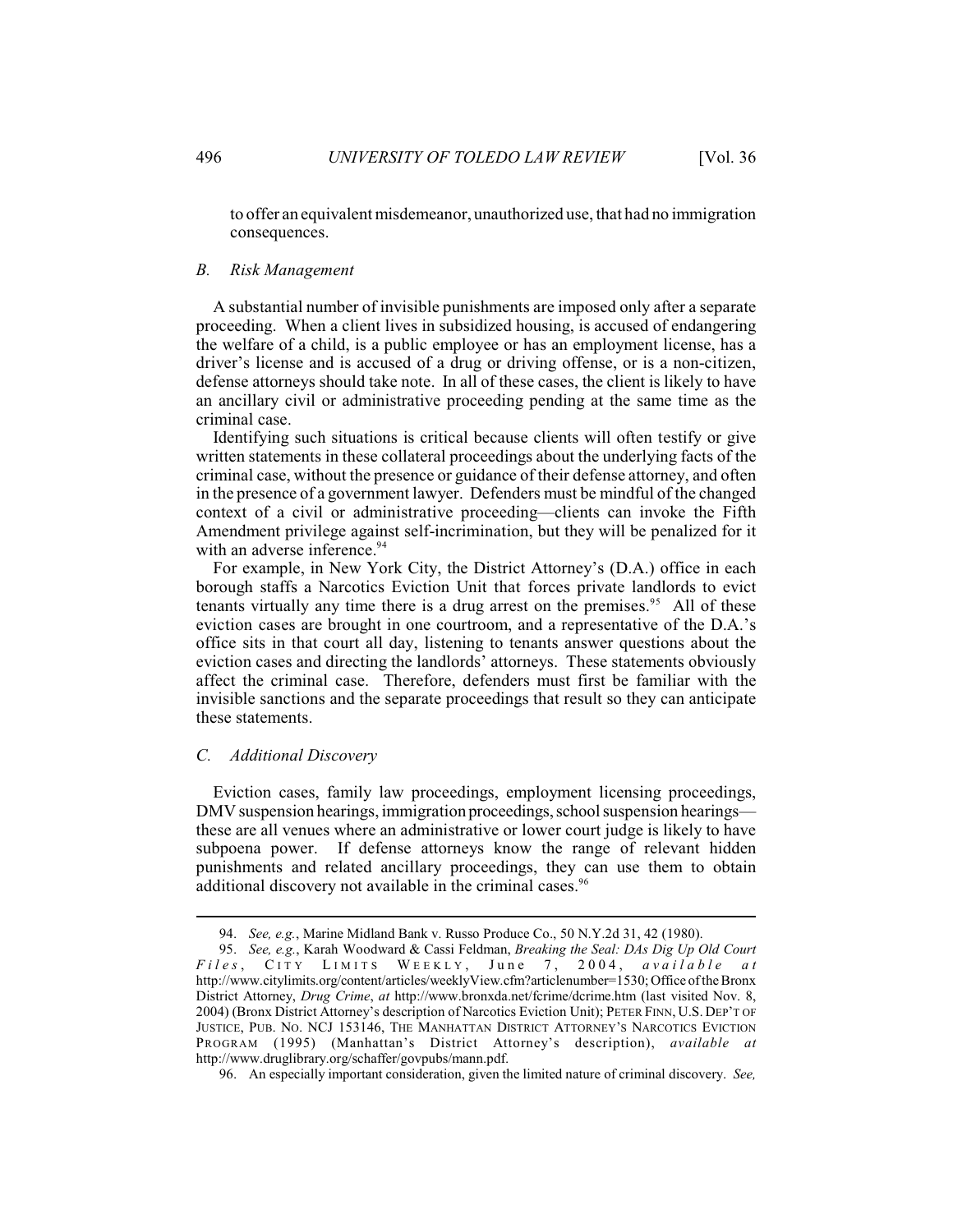# *D. Effect on Plea Bargaining System*

Because of the drastic effects invisible punishments can have on clients and their families, defense attorneys must counsel their clients so that the clients can make informed decisions about whether to accept a plea bargain or to go to trial.<sup>97</sup> The *ABA Standards on Pleas of Guilty* require warnings from both the court and defense counsel about hidden sanctions. Standard 14-1.4(c) ("Defendant to be advised") states:

Before accepting a plea of guilty or nolo contendere, the court should also advise the defendant that by entering the plea, the defendant may face additional consequences including but not limited to the forfeiture of property, the loss of certain civil rights, disqualification from certain governmental benefits, enhanced punishment if the defendant is convicted of another crime in the future, and, if the defendant is not a United States citizen, a change in the defendant's immigration status. The court should advise the defendant to consult with defense counsel if the defendant needs additional information concerning the potential consequences of the plea.<sup>98</sup>

Moreover, Standard 14-3.2(f) requires: "To the extent possible,  $99$  defense counsel should determine and advise the defendant, sufficiently in advance of the entry of any plea, as to the possible collateral consequences that might ensue from entry of the contemplated plea." $100$  Remarkably, Standard 14-3.1, detailing the responsibilities of the prosecuting attorney, does not require any consideration of these punishments in charging decisions or plea offers.<sup>101</sup>

First and foremost, this counseling requirement ensures that the defense attorney is representing the client as a whole person with complex interests, rather than simply as a person charged with a crime. As other scholars have noted, ensuring that clients understand hidden sanctions can counteract the perverse incentive to plead guilty in cases with minor traditional consequences, such as imprisonment or  $fines.<sup>102</sup>$  In such cases, including misdemeanors, traffic violations, and non-criminal offenses, even factually innocent defendants believe they have limited incentive to contest the charges. Full knowledge of the invisible punishments that will haunt them may cause them to reconsider.

Defendants' increased awareness of the actual consequences that they will face may indeed lead to marginally fewer pleas at first. In addition, defense counsel's

*e.g.*, Jenny Roberts, *Too Little, Too Late: Ineffective Assistance of Counsel, the Duty to Investigate, and Pretrial Discovery in Criminal Cases*, 31 FORDHAM URB. L.J. 1097 (2004).

<sup>97.</sup> *See, e.g.*, Pinard, *supra* note 2, at 1081; Chin & Holmes, *supra* note 2, at 736 ("Without considering collateral consequences, lawyers cannot effectively advise their clients about the risks and benefits of pleading guilty, and cannot effectively negotiate the terms of guilty pleas.").

<sup>98.</sup> ABA PLEAS OF GUILTY, *supra* note 61, at Standard 14-1.4(c).

<sup>99.</sup> The Report on the new Standards states, "If information on applicable collateral sanctions is properly collected and made available to defense counsel pursuant to Standard 19-2.1, the contingent nature of this defense counsel duty should be eliminated." ABA REPORT, *supra* note 52, at R-10 n.18.

<sup>100.</sup> ABA PLEAS OF GUILTY, *supra* note 61, at Standard 14-3.2(f).

<sup>101.</sup> More scholarship should be devoted to this significant oversight.

<sup>102.</sup> Chin & Holmes, *supra* note 2, at 740.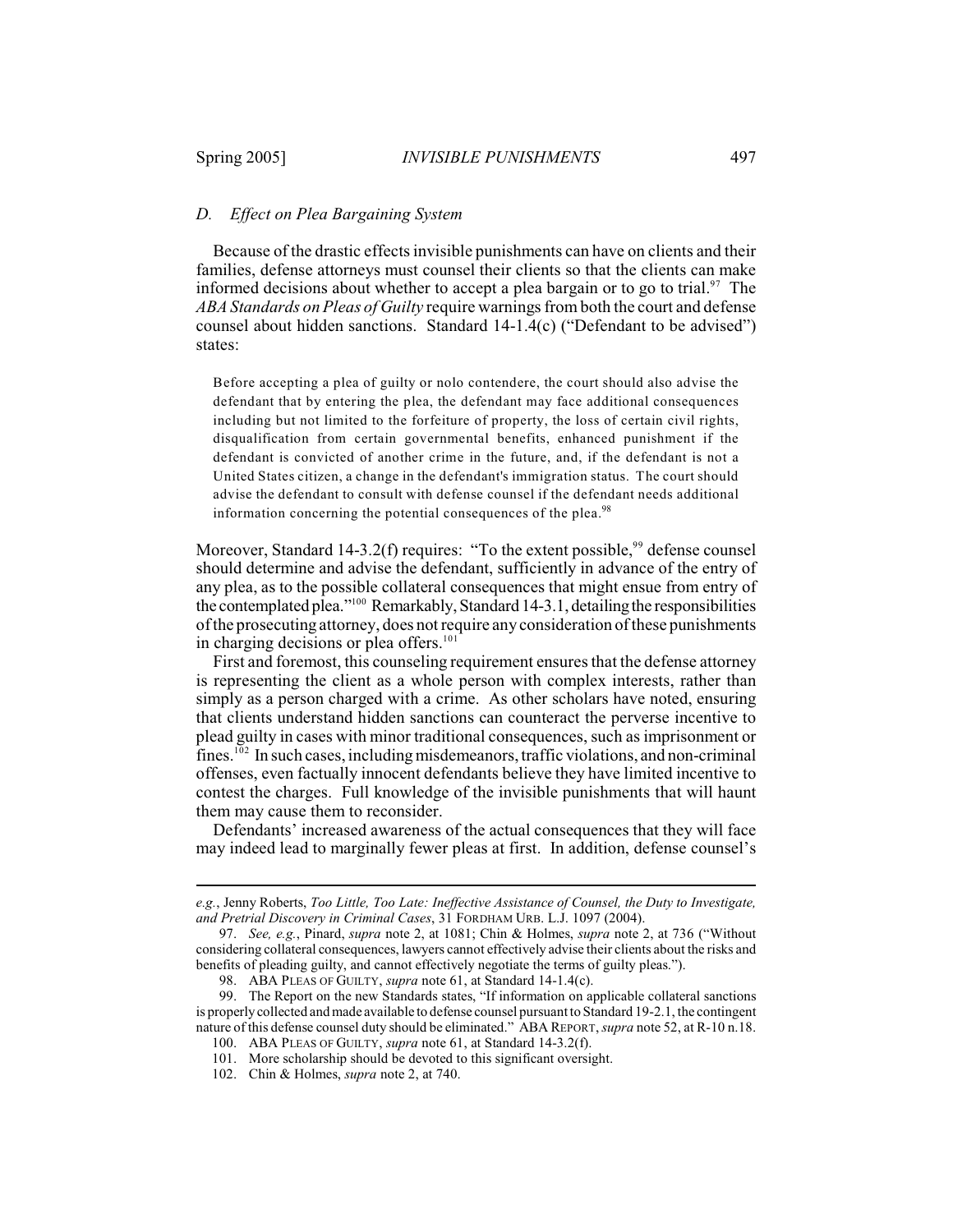use of these sanctions as leverage during the plea bargaining process may prolong cases, often by at least one court appearance as the cases are adjourned for longer negotiations. The system, however, is resilient. After a transition period, these invisible punishments should become just another factor in negotiations. As these hidden sanctions are incorporated into the justice system's calculus of punishments, the hope is that the baseline of plea offers will shift to reflect more accurately the real consequences of criminal proceedings. The hope is that the aggregate effect will create positive pressures on criminal justice policymakers to stop using the criminal justice system as a sledgehammer to solve social problems.

#### *E. A Practical Guide to Issue-Spotting*

To help defense attorneys perform triage for hidden punishments that have the most devastating impact on their clients and to help them have the greatest potential for positively affecting the disposition in the criminal case, each attorney or office should implement a simple screening system. At the first contact with the client, intake personnel should focus on four simple questions:<sup>103</sup> (1) Immigration status: Were you born outside the United States?;<sup>104</sup> (2) Housing status: Do you live in publicly-subsidized housing (public housing or Section 8 housing)?; (3) Employment status: Are you a public employee or do you hold an employment license?; (4) Student loans: Do you receive student loans or do you attend, or are you planning to attend, a post-high school educational institution?

If the client answers "yes" to any of these questions, the attorney knows to be vigilant about potential invisible sanctions that will affect the client long after the criminal case is over. This information can then be used to counsel the client and guide negotiation strategy. If the office or attorney uses a standardized client folder, these questions can be preprinted on the inside cover of the folder to remind advocates to ask them and to properly consider their importance throughout the case.

Keeping in mind these principles for identifying clients affected by hidden consequences, four general practice tips will further guide defense attorneys in incorporating the Standards into their daily practice:

- < Always advise your clients to attend a relevant treatment program—drugs, alcohol, violence. Such evidence of rehabilitation can prove invaluable to your client. 105
- $\blacktriangleright$  Always apply for a certificate of rehabilitation, if available, in your jurisdiction. 106

<sup>103.</sup> Professors Chin and Holmes proposed a similar list of questions in *Effective Assistance of Counsel and the Consequences of Guilty Pleas*, *supra* note 2, at 738.

<sup>104.</sup> Obviously, the answer to this question is not dispositive of citizenship, but experts recommend it as the simplest way to flag potential immigration issues for deeper exploration. *See* MANUEL VARGAS,REPRESENTING NONCITIZEN CRIMINAL DEFENDANTS IN NEW YORK STATE 2-2 (New York State Defenders Ass'n Immigrant Defense Project, 3d ed. 2003).

<sup>105.</sup> Such evidence can be used in plea negotiations, sentencing, and in later civil or administrative proceedings, where these hidden sanctions may be imposed.

<sup>106.</sup> In New York, a Certificate of Relief from Disabilities relieves most automatic forfeitures and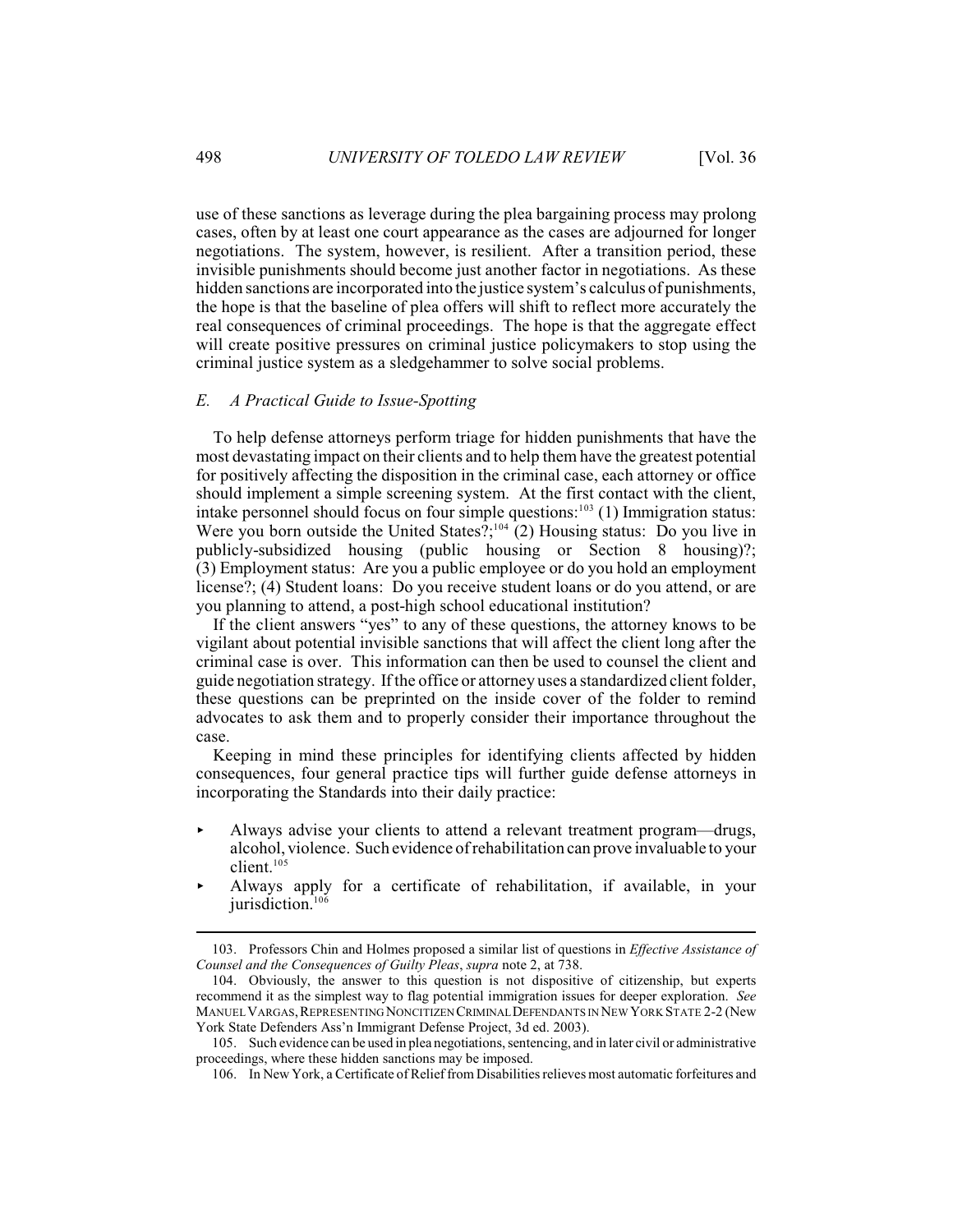- $\blacktriangleright$  Talk to your clients. There is a good chance that they are making statements on the record about relevant facts in ancillary civil proceedings.
- Broaden your strategy. Consider using these ancillary civil proceedings as a way of getting discovery for the criminal case.

#### IV. OVERCOMING THE PROBLEM OF THE LEARNING CURVE

Once convinced of the necessity and efficacy of learning the range of hidden sanctions, defenders still must overcome the practical obstacle of how to do it.<sup>107</sup> We cannot fool ourselves—this mandate is daunting. As the new Standards note, these sanctions are "hidden" precisely because they are scattered throughout federal, state, and local statutes, regulations, and policy memoranda.

#### *A. Existing Resources*

Many practical resources already exist to assist defenders in their education and training. The most comprehensive support infrastructure is organized around hidden immigration punishments. A wealth of excellent practice materials are available to guide defense attorneys through the immigration consequences of criminal convictions. The Defending Immigrants Partnership (DIP)—an initiative of the Immigrant Legal Resource Center, the National Immigration Project, the New York State Defenders Association, and the National Legal Aid and Defender Association—offers invaluable assistance.<sup>108</sup> DIP "has coordinated on a national level the necessary collaboration between public defense counsel and immigration law experts to ensure that indigent noncitizen defendants are provided effective criminal defense counsel to avoid or minimize the immigration consequences of their criminal dispositions."<sup>109</sup> The DIP has created a network of national and local immigration law specialists and defense attorneys to map the application of federal immigration law to each state's criminal code, and it offers extensive trainings and technical assistance on individual cases.

Broad compilations of invisible punishments have been authored by groups in a growing number of jurisdictions, such as Arizona (Arizona Public Defender Association and Maricopa County Public Defender), the District of Columbia (Public Defender Service of DC), Maryland (University of Maryland Law School),

107. *See* Pinard, *supra* note 2, at 1088-90.

109. *Id*.

disabilities that are automatically imposed by law as a result of the conviction (including out-of-state and federal convictions). N.Y. CORRECT. LAW §§ 701-703 (McKinney 2003). A person must apply for a certificate for each conviction and is ineligible if he has more than one felony conviction. *Id*. A Certificate of Good Conduct can be granted to those with more than one felony conviction. N.Y. CORRECT. LAW § 703-a to 703-b. *See also* Love, *supra* note 51, at 1717-26 (discussing methods of restoring rights lost due to collateral sanctions).

<sup>108.</sup> Formerly directed byLory Diana Rosenberg, its "work is guided and carried out by principal partners Katherine A. Brady, Maureen James, Dan Kesselbrenner, Ross Shepard, Manuel D. Vargas, Jo-Ann Wallace, and Marianne C. Yang," and a network of local partners across the country. Nat'l Legal Aid & Defenders Ass'n, *About the Defending Immigrants Parternship*, *at* http://www.nlada.org/Defender/Defender\_Immigrants/Defending\_Immigrants\_About (last visited Feb. 7, 2005).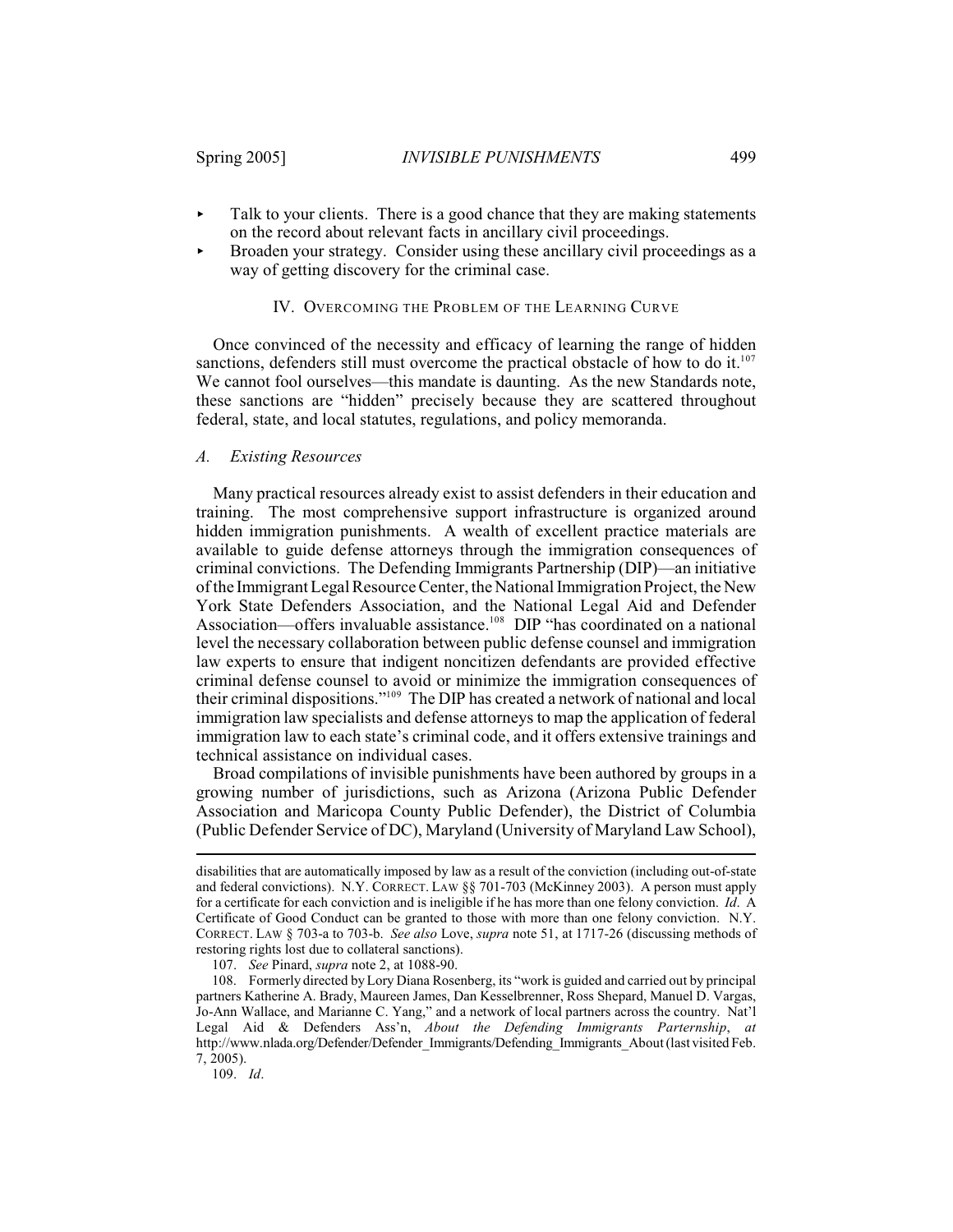Michigan (Michigan State Appellate Defender Office), New York (The Bronx Defenders), Ohio (University of Toledo Law Review<sup>110</sup>), and Washington (Washington Defender Association).<sup> $111$ </sup> Many of these compilations were written specifically for defense attorneys. Efforts are ongoing in other jurisdictions, including Minnesota and New Jersey.<sup>112</sup>

If a compilation does not exist in a jurisdiction, an advocate's starting point should be the Legal Action Center's groundbreaking fifty-state survey, *After Prison: Roadblocks to Reentry—A Report on State Legal Barriers Facing People with Criminal Records*.<sup>113</sup> The survey compiles the invisible punishments that each state imposes in seven major areas: employment, housing, benefits, voting, access to criminal records, parenting, and driving, and it explains the federal limitations on student loans. Its Report Card grades each state on the extent of its invisible punishments, and its Vision for the Future offers a set of recommendations that federal and state policymakers can implement to "help reintegrate people with criminal records into society in ways that better promote public safety. $114$  Of particular note, the fifty-state survey includes a listing of all statutory citations—a substantial aid to future local efforts.

In addition, the National H.I.R.E. (Helping Individuals with criminal records Reenter through Employment) Network, a project of the Legal Action Center, is a national clearinghouse for information and an advocate for policy change on employment issues facing people with criminal records.<sup>115</sup> Founded by Debbie Mukamal, the Network publishes a wide range of practical resources and offers technical assistance to local agencies working to improve employment prospects for people with criminal records.  $16$  It has also compiled an extensive list of advocates, community-based organizations, and policymakers in each state that are working on these employment issues. $117$ 

114. *Id*. at 7.

115. Nat'l H.I.R.E. Network, *National H.I.R.E. Network Mission Statement*, *at* http://www.hirenetwork.org/who.html (last visited Nov. 8, 2004).

116. *See* Nat'l H.I.R.E. Network, *Publications*, *at* http://www.hirenetwork.org/publications.html (last visited Nov. 8, 2004); Nat'l H.I.R.E. Network, *Technical Assistance Available from the National H.I.R.E. Network*, *at* http://www.hirenetwork.org/tech\_assistance.htm (last visited Nov. 8, 2004); Nat'l H.I.R.E. Network, *Staff Directory*, *at* http://www.hirenetwork.org/staff.html (last visited Nov. 8, 2004).

<sup>110.</sup> *See generally* Kimberly R. Mossoney & Cara A. Roecker, *Ohio Collateral Consequences Project*, 36 U. TOL. L. REV.

<sup>111.</sup> The wonderful organizations engaging in this work around the country are too numerous to list here, but please contact the author for a listing by state.

<sup>112.</sup> *See, e.g.*, Council on Crime and Justice, *2004 Advocacy Initiatives*, *at* http://www.crimeandjustice.org/Advocacy/Advocacy.htm (last visited Nov. 8, 2004); NANCYFISHMAN, NEW JERSEY INSTITUTE FOR SOCIAL JUSTICE,BRIEFING PAPER:LEGAL BARRIERS TO PRISONER REENTRY IN NEW JERSEY 1 (Apr. 11, 2003), *available at* http://www.njisj.org/reports/barriers\_report.html.

<sup>113.</sup> See generally DEBBIE MUKAMAL & PAUL SAMUELS, LEGAL ACTION CENTER, AFTER PRISON: ROADBLOCKS TO REENTRY, A REPORT ON STATE LEGAL BARRIERS FACING PEOPLE WITH CRIMINAL RECORDS (2004) (cataloging the legal barriers each state imposes on people with criminal records), *available at* http://www.lac.org/lac/upload/lacreport/LAC\_PrintReport.pdf.

<sup>117.</sup> Nat'l H.I.R.E. Network, *Resources, Information & Assistance*, *at* http://www.hirenetwork.org/resource.html (last visited Nov. 8, 2004). Debbie Mukamal is now the Director of the Prisoner Reentry Institute at John Jay College of Criminal Justice. *See* Press Release, John Jay College of Criminal Justice, John Jay College Establishes Prisoner Reentry Institute (Feb. 18,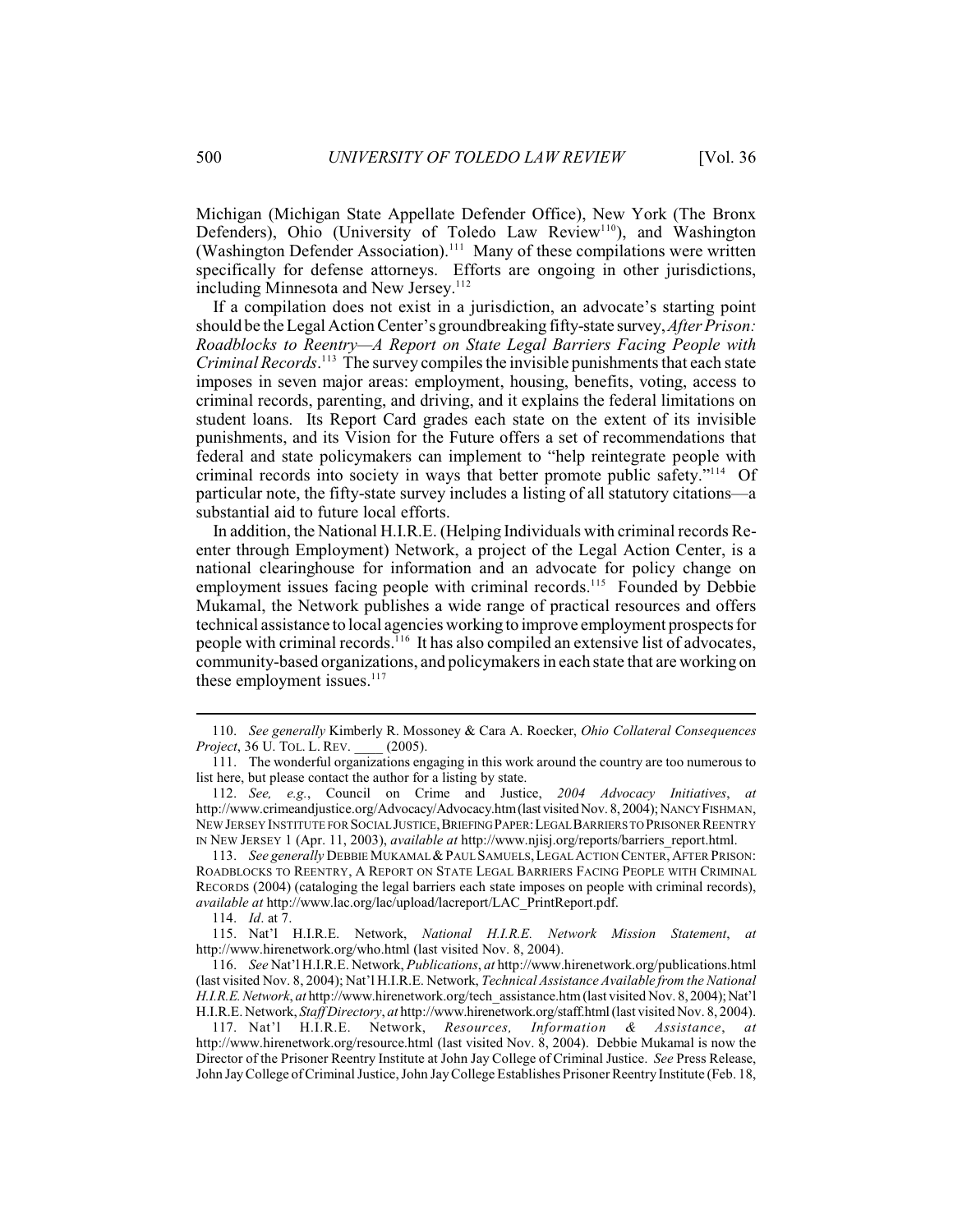## *B. Increasing Capacity by Seeking Organizational Partners*

Realistically, collaboration is key. It has become apparent to many in the criminal justice field that to provide truly effective assistance to people who encounter the criminal justice system, services must be integrated. Despite the above-mentioned barriers to institutionalizing comprehensive services, similar results can be obtained through the active coordination of services among criminal justice providers.

Some have begun organizing statewide and regional efforts to promote better service delivery and policymaking around invisible punishments. Most of these efforts have been inspired by the pressures and problems arising around "reentry," often defined as the process of reintegrating people into their communities as they are released from terms of incarceration. Reentry is a useful term for a complex set of issues that has gained well-deserved prominence in recent years, but it can be limiting. Too often policymakers and advocates focus only on the back-end process of discharge planning and release from custody.<sup>118</sup> Reentry actually implicates all of the invisible punishments that this article argues are so critical to defense work. I submit that we must redefine reentry as a process that *begins* at arrest and continues through community reintegration. Defense advocates and clients must plan for reentry from the moment of arrest by implementing strategies of supportive interventions, from bail applications to plea negotiations to pre-sentencing reports.

For example, the New Jersey Institute for Social Justice convened the New Jersey Reentry Roundtable (NJRR), "a year-long initiative gathering policy makers, researchers, service providers and others to assess and develop a strategic response to state, local and individual challenges posed" by the reentry of people released from prison in New Jersey.<sup>119</sup> Directed by Nancy Fishman, the project is now launching a three-year comprehensive reentry initiative focusing on policy research and advocacy, communications, and the development of a demonstration reentry project. The project will work closely with defenders to implement strategies to address reentry problems at the front end.

In New York, a coalition of organizations is building Reentry Net, a collaborative network and online training and support center for individuals and organizations in New York State that advocate for people who have criminal records or who are reentering the community after incarceration.<sup>120</sup> An intensive six-month planning process involving over seventy participants, including public defenders, social services agencies, civil legal services organizations, and systemic reform groups,

<sup>2005),</sup> *at* http://johnjay.jjay.cuny.edu/info/calendar/pressrelease/pressreleasedetails.asp?id=44.

<sup>118.</sup> Serving the whole client with comprehensive services after the criminal case (or incarceration) ends should be a part of a broader vision of public defense, but it is beyond the scope of this article. For excellent discussions of the expansion of the defender role into aftercare, see Pinard, *supra* note 2, at 1067-70; Thompson, *supra* note 3, at 294-97.

<sup>119.</sup> New Jersey Institute for Social Justice (NJISJ), *What We Do*, *at* http://www.njisj.org/eji.html (last visited Feb. 7, 2005). NJISJ's website has an extensive set of materials on reentry and hidden sanctions.

<sup>120.</sup> The website for the project will be located at the Reentry Resource Center on the Pro Bono Net platform, *at* http://www.reentry.net/ (last visited Feb. 7, 2005).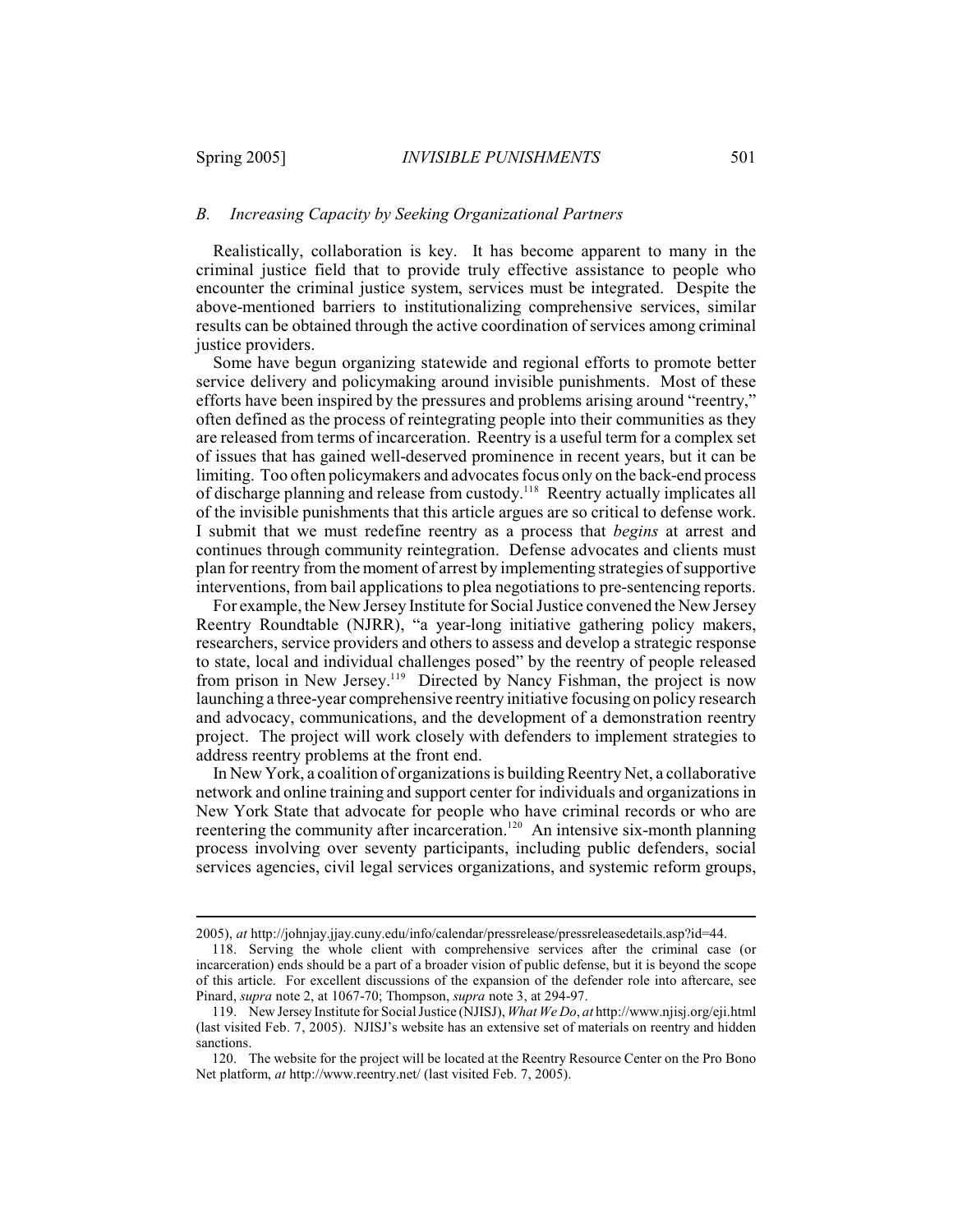took place throughout the state.<sup> $121$ </sup> The project will network, train, and support organizations and advocates working with criminal defendants, persons with criminal records, and those reentering their communities after jail or prison.<sup>122</sup> It will also provide materials to affected communities, family members, and people with criminal records to link them with services and provide them with strategies for overcoming barriers. At the most fundamental level, Reentry Net seeks to promote better outcomes for the reentry community by improving individual advocacy, strengthening collaborations, and empowering the community itself. Reentry Net will link all groups providing services from arrest through release, promote continuity of care, and increase capacity through collaboration and access to resources.<sup>123</sup>

These initiatives illustrate how defenders can increase their capacity by dedicating internal resources and seeking organizational partners.<sup>124</sup> Many defense offices have designated certain attorneys as "in-house counsel" charged with developing expertise in specific areas of hidden sanctions.<sup>125</sup> This model has proven particularly successful with complicated areas of law such as immigration. For most hidden consequences, a defense office could select volunteer law interns for the summer for the express purpose of collecting information on relevant invisible punishments. Much of this work could even be done off-site during the school year. Law school clinics can also provide invaluable resources in collecting this information and modeling behavior.<sup>126</sup> NYU Law School and Maryland Law School have reentry clinics dedicated to helping clients suffering from hidden sanctions after release fromincarceration and engaging in policy change efforts and community education.<sup>127</sup>

The most obvious target for collaboration, but sometimes the most problematic, is the local civil legal services office.<sup>128</sup> Local legal services offices are the repositories for available information on hidden punishments in a broad range of traditional poverty law areas—housing, public benefits, disability, family, consumer, health, and HIV/AIDS. Due to the complexity of the law and funding pressures, most legal services offices are stratified into practice areas reflecting the topics just mentioned.<sup>129</sup> As a result, their knowledge of invisible punishments is similarly fragmented, but it offers a rich source of expertise upon which to rely.<sup>130</sup>

An entire spectrum of collaboration is possible. As a way of opening the conversation, defenders should organize a roundtable meeting with the local legal

<sup>121.</sup> *See* JEHT Foundation, *Criminal Justice Grants*, *at* http://www.jehtfoundation.org/criminal justice/reentry/reentry\_overview.html (last visited Mar. 6, 2005).

<sup>122.</sup> *Id*.

<sup>123.</sup> Reentry Net is supported by generous grants from the JEHT Foundation and the Bernard F. and Alva B. Gimbel Foundation.

<sup>124.</sup> *See, e.g.*, Thompson, *supra* note 3, at 293; Smyth, *supra* note 7, at 59-60.

<sup>125.</sup> *See, e.g.*, Pinard, *supra* note 2, at 1089.

<sup>126.</sup> *See, e.g.*, Thompson, *supra* note 3, at 297-98.

<sup>127.</sup> *See id*. at 299; University of Maryland School of Law, Re-entry of Ex-offenders Clinic, *at* http://www.law.umaryland.edu/course\_info.asp?coursenum=598D (last visited Mar. 30, 2005).

<sup>128.</sup> For the corollary argument that legal services offices should collaborate with defenders and methods for pursuing these relationships, see Smyth, *supra* note 7.

<sup>129.</sup> *See, e.g*, Thompson, *supra* note 3, at 292-93.

<sup>130.</sup> *Id*. at 296-97.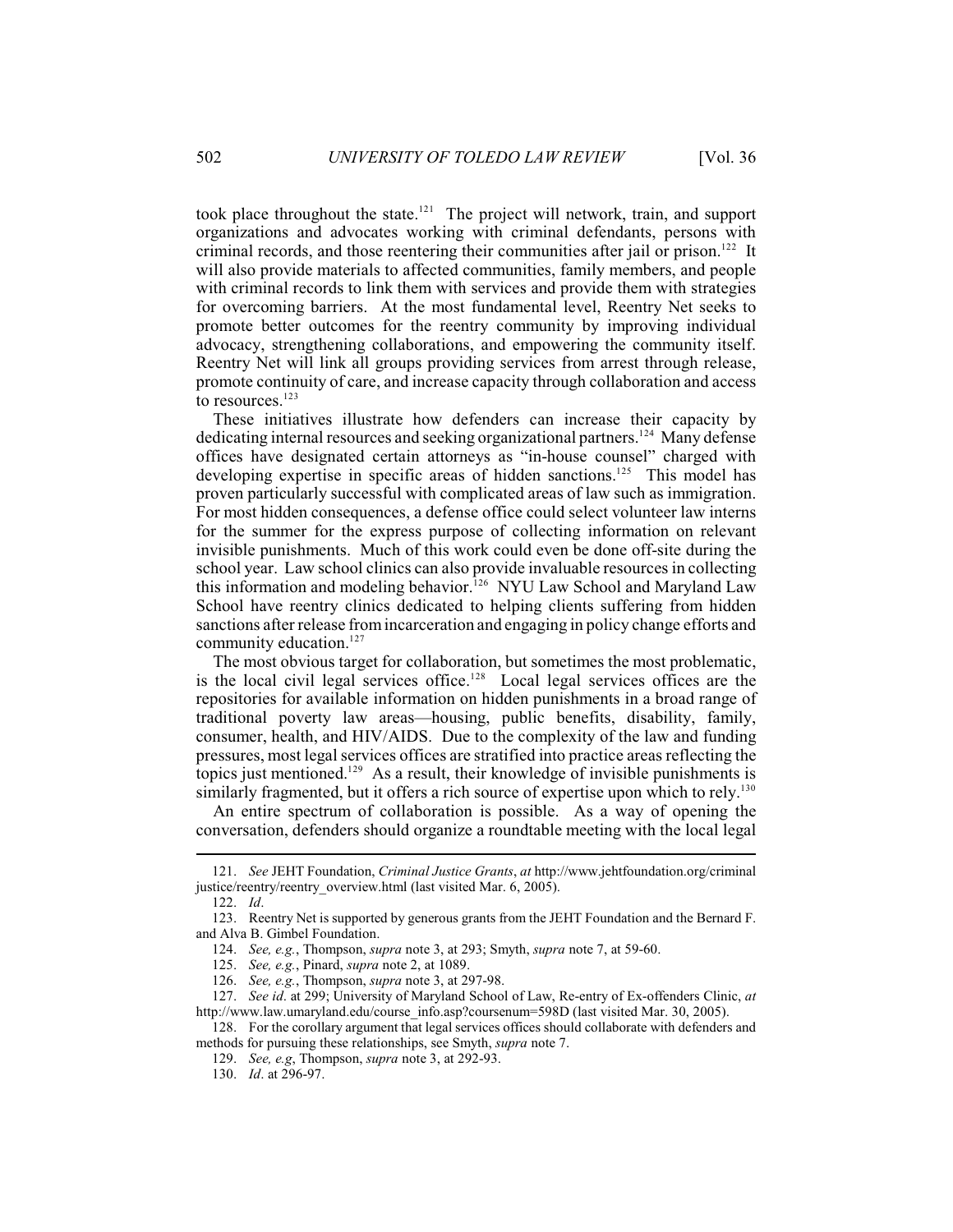services office. Share the scale of services that your offices provide and talk about your clients' greatest needs. Work to convince the legal services organization that you share the same client population.

The legal services office will have a wealth of information useful to defense attorneys and their clients. Legal services groups invariably publish a large set of client- and community-oriented materials ranging from pamphlets to *pro se* guides. At a minimum, defenders should stock their lobby with the full set of client education materials. See if the organization will write new pamphlets about hidden sanctions most relevant to the community.

Defense attorneys should also take advantage of legal services Continuing Legal Education programs on poverty law issues that arise in defense practice—welfare law, disability, housing, civil rights. In some criminal cases, civil legal issues determine the outcome. For example, when a client is charged with public benefits or subsidized housing fraud, knowledge of the administrative process is critical to defending the case. A legal services specialist will know about all the relevant documents and budgeting printouts produced by the administrative agency and will know how to obtain them outside of the criminal discovery process. These documents are often nearly indecipherable without training, but notations from workers and housing assistants can be critical in undermining a state's proof of fraudulent intent. Moreover, these administrative agencies frequently make mistakes in calculating eligibility and recoupment amounts. Criminal cases are no different, and prosecutors rely on the administrative calculation. Therefore, reviewing these documents is critical to a client's case. The client may also have been entitled to a rent abatement because of bad conditions in the apartment. By recalculating with the help of a legal services attorney or training, a defense attorney can trim the amount of claimed loss, lowering the restitution amount and potentially reducing the case from a felony to a misdemeanor.<sup>131</sup>

These trainings are also wonderful networking opportunities upon which to build collaborative relationships. Defenders should try to develop formal referral systems from their office to the legal services office. Such an arrangement will benefit everyone involved; because defenders are often the first to hear of legal problems, the legal services office can intervene earlier and more effectively than if the client waits until the problem reaches crisis proportions. Defense offices should explore whether the legal services office will designate the defender as an outreach site for intake or brief advice. Legal services attorneys or paralegals could staff a table in the defender office at designated times. If no institutional public defender exists, the legal services office could staff a table at the criminal courthouse.<sup>132</sup>

These collaborative efforts serve to build trust with clients and their communities. These efforts, however, are not without their challenges. Most legal services offices receive federal funding from the Legal Services Corporation (LSC). Congress has placed increasingly severe restrictions on all services of organizations that receive any LSC funding. $133$  Many of these restrictions have the potential to limit the

<sup>131.</sup> *See* Smyth, *supra* note 7, at 61.

<sup>132.</sup> *See id*. at 60.

<sup>133.</sup> *See* Legal Servs. Corp. v. Velazquez, 531 U.S. 533, 537-38. *See also* David Luban, Essay: *Taking Out the Adversary: The Assault on Progressive Public-Interest Lawyers*, 91 CAL.L.REV. 209,